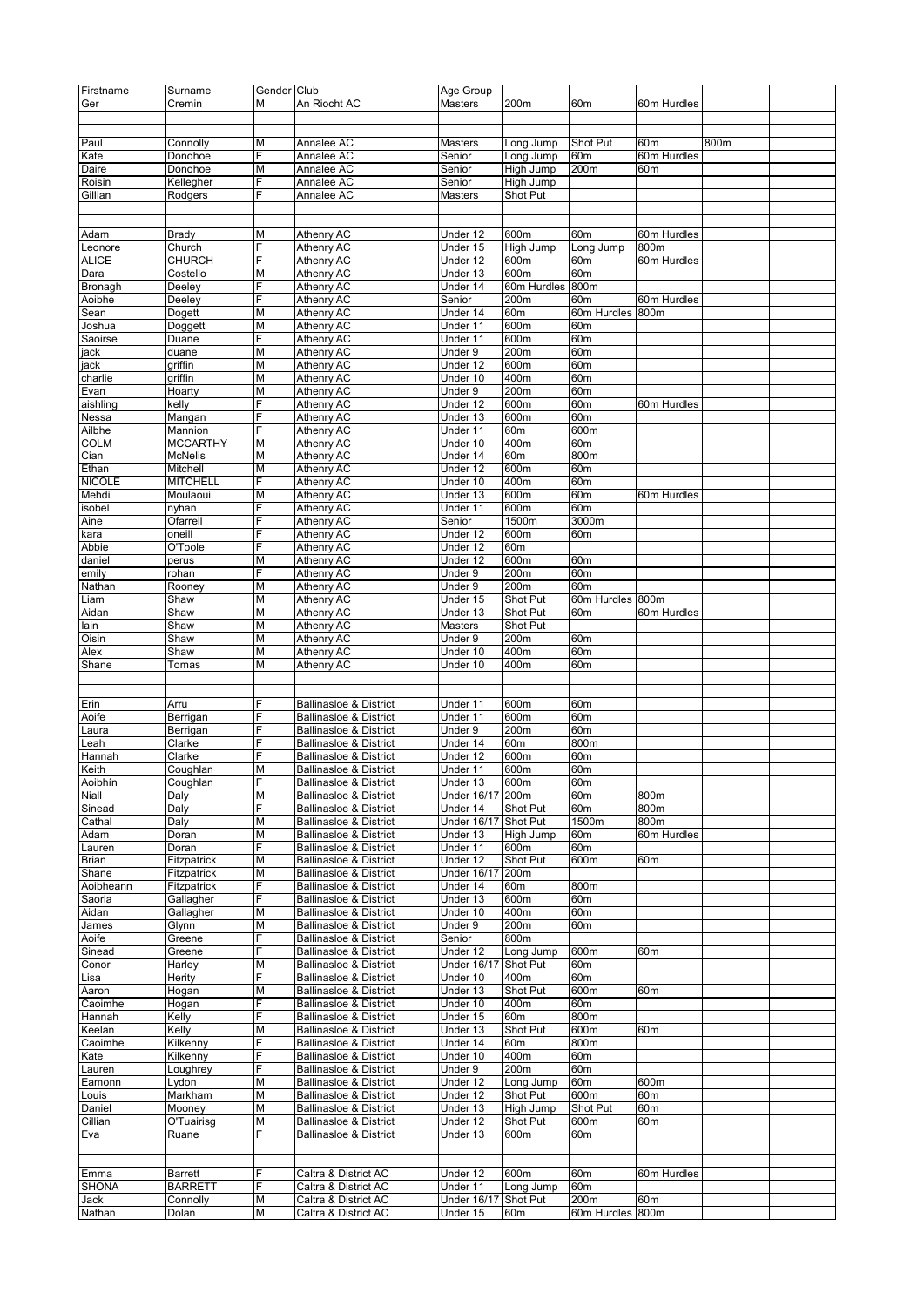| Cillian         | Dolan                    | M                       | Caltra & District AC         | Under 16/17 Shot Put |                   | 60m              | 800m            |  |
|-----------------|--------------------------|-------------------------|------------------------------|----------------------|-------------------|------------------|-----------------|--|
| Roise           | Dolan                    | F                       | Caltra & District AC         | Under 12             | Long Jump         | 600m             | 60m             |  |
|                 |                          | F                       |                              |                      |                   |                  |                 |  |
| Alanna          | Dolan                    |                         | Caltra & District AC         | Under 10             | 400m              | 60m              |                 |  |
| Emma            | Dolan                    | F                       | Caltra & District AC         | Under 10             | Long Jump         | 60m              |                 |  |
| Kate            | Donoghue                 | F                       | Caltra & District AC         | Under 13             | Long Jump         | Shot Put         | 60m             |  |
| Rachel          | Donoghue                 | F                       | Caltra & District AC         | Under 13             | Long Jump         | Shot Put         | 60m             |  |
| Abbie           | Donoghue                 | F                       | Caltra & District AC         | Under 10             | Long Jump         | 60m              |                 |  |
| Alan            | Donoghue                 | М                       | Caltra & District AC         | Under 10             | Long Jump         | 60m              |                 |  |
| James           | Donoghue                 | M                       | Caltra & District AC         | <b>Under 16/17</b>   | Long Jump         | Shot Put         |                 |  |
| Anna            | Donoghue                 | F                       | Caltra & District AC         | <b>Under 16/17</b>   | Shot Put          |                  |                 |  |
|                 |                          |                         |                              |                      |                   |                  |                 |  |
| Abigail         | Donohoe                  | F                       | Caltra & District AC         | Under 11             | Long Jump         | 60m              |                 |  |
| Annalise        | Doran                    | F                       | Caltra & District AC         | Under 12             | Long Jump         | Shot Put         | 60 <sub>m</sub> |  |
| <b>DONNACHA</b> | <b>FLAHERTY</b>          | М                       | Caltra & District AC         | Under 12             | Long Jump         | 600m             | 60m Hurdles     |  |
| Lily            | Flaherty                 | F                       | Caltra & District AC         | Under 9              | 200m              | 60m              |                 |  |
| Mia             | Flaherty                 | F                       | Caltra & District AC         | Under 12             | High Jump         | Long Jump        | 60 <sub>m</sub> |  |
| Laoise          | Flaherty                 | F                       | Caltra & District AC         | Under 8              | 60m               |                  |                 |  |
| Alana           | Glynn                    | F                       | Caltra & District AC         | Under 9              | Long Jump         | 60m              |                 |  |
| ZOE             | <b>HANNON</b>            | F                       | Caltra & District AC         | Under 12             | High Jump         | Shot Put         | 60m             |  |
| Nollaig         | Hannon                   | F                       | Caltra & District AC         | Under 10             | Long Jump         | 60m              |                 |  |
|                 |                          |                         |                              |                      |                   |                  |                 |  |
| <b>KARA</b>     | <b>HIGGINS</b>           | F                       | Caltra & District AC         | Under 9              | 60m               |                  |                 |  |
| David           | Hillary                  | М                       | Caltra & District AC         | <b>Under 16/17</b>   | 1500m             | 800m             |                 |  |
| <b>CORMAC</b>   | <b>HILLARY</b>           | М                       | Caltra & District AC         | Under 15             | Long Jump         |                  |                 |  |
| Patrick         | Jordan                   | М                       | Caltra & District AC         | Under 10             | Long Jump         | 60m              |                 |  |
| William         | Jordan                   | М                       | Caltra & District AC         | Under 8              | 60m               |                  |                 |  |
| Padraic         | Kelly                    | М                       | Caltra & District AC         | Under 12             | Long Jump         | 600m             | 60m Hurdles     |  |
| Sophie          | Kelly                    | F                       | Caltra & District AC         | Under 10             | 400m              | 60m              |                 |  |
| Niamh           | Kennedv                  | F                       | Caltra & District AC         | Under 13             | High Jump         | Long Jump        | 60m             |  |
| Rachel          | Kennedy                  | F                       | Caltra & District AC         | Under 10             |                   | 60m              |                 |  |
|                 |                          |                         |                              |                      | Long Jump         |                  |                 |  |
| Libby           | Kennedy                  | F                       | Caltra & District AC         | Under 12             | Long Jump         | Shot Put         | 600m            |  |
| SEAN            | LARKIN                   | M                       | Caltra & District AC         | Under 15             | 60m               | 60m Hurdles 800m |                 |  |
| Maeve           | Larkin                   | F                       | Caltra & District AC         | Under 13             | Long Jump         | 60m              |                 |  |
| Ella            | Leonard                  | F                       | Caltra & District AC         | Under 11             | Long Jump         | 60m              |                 |  |
| Lily            | Mannion                  | F                       | Caltra & District AC         | Under 13             | Long Jump         | 60m              | 60m Hurdles     |  |
| Jack            | Mannion                  | M                       | Caltra & District AC         | Under 9              | Long Jump         | 60m              |                 |  |
| Conall          | Molloy                   | M                       | Caltra & District AC         | Under 10             | Long Jump         | 60 <sub>m</sub>  |                 |  |
|                 |                          | M                       |                              |                      |                   |                  |                 |  |
| Matthew         | Mongan                   |                         | Caltra & District AC         | Under 14             | Long Jump         | Shot Put         | 60m             |  |
| Patrick         | Mongan                   | М                       | Caltra & District AC         | Under 11             | Long Jump         | 60m              |                 |  |
| Katelyn         | Murphy                   | F                       | Caltra & District AC         | Under 11             | Long Jump         | 600m             |                 |  |
| Fionnan         | Murphy                   | M                       | Caltra & District AC         | Under 10             | Long Jump         | 400m             |                 |  |
| Lauren          | Murray                   | F                       | Caltra & District AC         | Under 8              | 60m               |                  |                 |  |
| Abbey           | Murray                   | F                       | Caltra & District AC         | Under 8              | 60m               |                  |                 |  |
| Jamie           | Nutley                   | М                       | Caltra & District AC         | Under 13             | Shot Put          | 60m              | 60m Hurdles     |  |
| Tommy           | Nutley                   | М                       | Caltra & District AC         | Under 11             | Long Jump         | 60m              |                 |  |
|                 | NUTLEY                   | М                       |                              |                      |                   | 60m              |                 |  |
| <b>MIKEY</b>    |                          |                         | Caltra & District AC         | Under 9              | Long Jump         |                  |                 |  |
| Grace           | O'Shaughnessy            | F                       | Caltra & District AC         | Under 12             | Long Jump         | Shot Put         | 60m             |  |
|                 |                          |                         |                              |                      |                   |                  |                 |  |
| Jack            | O'Shaughnessy            | М                       | Caltra & District AC         | Under 13             | High Jump         | Long Jump        | Shot Put        |  |
| Aoife           | Scarry                   | F                       | Caltra & District AC         | Under 12             | High Jump         | Shot Put         | 60m Hurdles     |  |
| Shannon         | Smith                    | F                       | Caltra & District AC         | Under 14             | Long Jump         | Shot Put         | 60m             |  |
|                 |                          |                         |                              |                      |                   |                  |                 |  |
| Daniel          | Smith                    | M                       | Caltra & District AC         | Under 10             | Long Jump         | 400m             |                 |  |
|                 |                          |                         |                              |                      |                   |                  |                 |  |
|                 |                          |                         |                              |                      |                   |                  |                 |  |
| Sylwia          | Bandura                  | F                       | Castlegar AC                 | Under 13             | Long Jump         | 600m             | 60m             |  |
| Alicja          | Bandura                  | F                       | Castlegar AC                 | Under 11             | 600m              | 60m              |                 |  |
| Patrick         | <b>Bradbury</b>          | М                       | Castlegar AC                 | Under 14             | Long Jump         | 60m              | 800m            |  |
| Michael         | Bradbury                 | М                       | Castlegar AC                 | Under 12             | Long Jump         | 600m             | 60m             |  |
| Jean            | Bradbury                 | F                       | Castlegar AC                 | Under 8              | 60m               |                  |                 |  |
|                 | Caffrey                  | М                       | Castlegar AC                 | Under 11             | Long Jump         | 60m              |                 |  |
| Rhys<br>Leon    | Carroll                  |                         |                              |                      |                   | 600m             | 60m             |  |
|                 |                          | М                       | Castlegar AC                 | Under 12             | Long Jump         |                  |                 |  |
| Calvin          | Carroll                  | М                       | Castlegar AC                 | Under 10             | 400m              | 60m              |                 |  |
| Marie           | Conneely                 | F                       | Castlegar AC                 | Masters              | Shot Put          |                  |                 |  |
| John            | Connolly                 | М                       | Castlegar AC                 | Masters              | Shot Put          |                  |                 |  |
| Jamie           | Corcoran                 | M                       | Castlegar AC                 | Under 11             | 600m              | 60m              |                 |  |
| Alan            | Corcoran                 | М                       | Castlegar AC                 | Under 10             | 400m              | 60m              |                 |  |
| Chloe           | Corcoran                 | F                       | Castlegar AC                 | Under 15             | Long Jump         | Shot Put         | 60m             |  |
| Seán            | Dunleavy                 | М                       | Castlegar AC                 | Masters              | Shot Put          |                  |                 |  |
| Aoife           | Fallon                   | F                       | Castlegar AC                 | Senior               | 800m              |                  |                 |  |
|                 |                          |                         |                              |                      | 60m               |                  |                 |  |
| Ryan            | Gannon                   | М                       | Castlegar AC                 | Under 8              |                   |                  |                 |  |
| Katie           | Keane                    | F                       | Castlegar AC                 | Under 14             | Long Jump         | Shot Put         | 60m Hurdles     |  |
| Gerard          | Keane                    | M                       | Castlegar AC                 | Under 12             | Long Jump         | Shot Put         | 60m             |  |
| Orlaith         | Kelly                    | F                       | Castlegar AC                 | Under 12             | Long Jump         | 600m             | 60m             |  |
| Niall           | Kilgannon                | М                       | Castlegar AC                 | Under 11             | Long Jump         | 60m              |                 |  |
| Lauryn          | King                     | F                       | Castlegar AC                 | Under 14             | Shot Put          | 60m              | 800m            |  |
| Gearóld         | King                     | $\overline{\mathsf{M}}$ | Castlegar AC                 | Under 14             | Long Jump         | 60m              | 800m            |  |
| Dara            | King                     | М                       | Castlegar AC                 | Under 13             | Long Jump         | 600m             | 60m             |  |
| Emmet           | Lee                      | М                       | Castlegar AC                 | Masters              | 3000m             |                  |                 |  |
| Phillip         | Madden                   | М                       | Castlegar AC                 | Masters              | Shot Put          | 60m              |                 |  |
|                 |                          | F                       |                              |                      |                   |                  |                 |  |
| Emma            | Madden                   |                         | Castlegar AC                 | Under 9              | Long Jump         | 60m              |                 |  |
| Claudia         | Matsumoto                | F                       | Castlegar AC                 | Senior               | Shot Put          | 60m              |                 |  |
| <b>Brian</b>    | McGrath                  | М                       | Castlegar AC                 | Under 12             | Long Jump         | 600m             | 60m             |  |
| Helen           | McLaughlin               | F                       | Castlegar AC                 | Under 10             | 400m              | 60m              |                 |  |
| Eva             | McLoughlin               | F                       | Castlegar AC                 | Under 14             | High Jump         | Long Jump        | 800m            |  |
| Ronan           | <b>McNulty</b>           | М                       | Castlegar AC                 | Masters              | 800m              |                  |                 |  |
| Caitlin         | Murphy                   | F                       | Castlegar AC                 | Under 15             | Long Jump         | Shot Put         | 60m             |  |
| Saoirse         | Murphy                   | F                       | Castlegar AC                 | Under 11             | Long Jump         | 60m              |                 |  |
|                 |                          | F                       |                              |                      |                   |                  |                 |  |
| Maeve           | Neilan                   |                         | Castlegar AC                 | Under 13             | Long Jump         | Shot Put         | 60m             |  |
| conor<br>Tyra   | neilan<br>Nginguthandiwe | М<br>F                  | Castlegar AC<br>Castlegar AC | Under 11<br>Under 11 | Long Jump<br>600m | 600m<br>60m      |                 |  |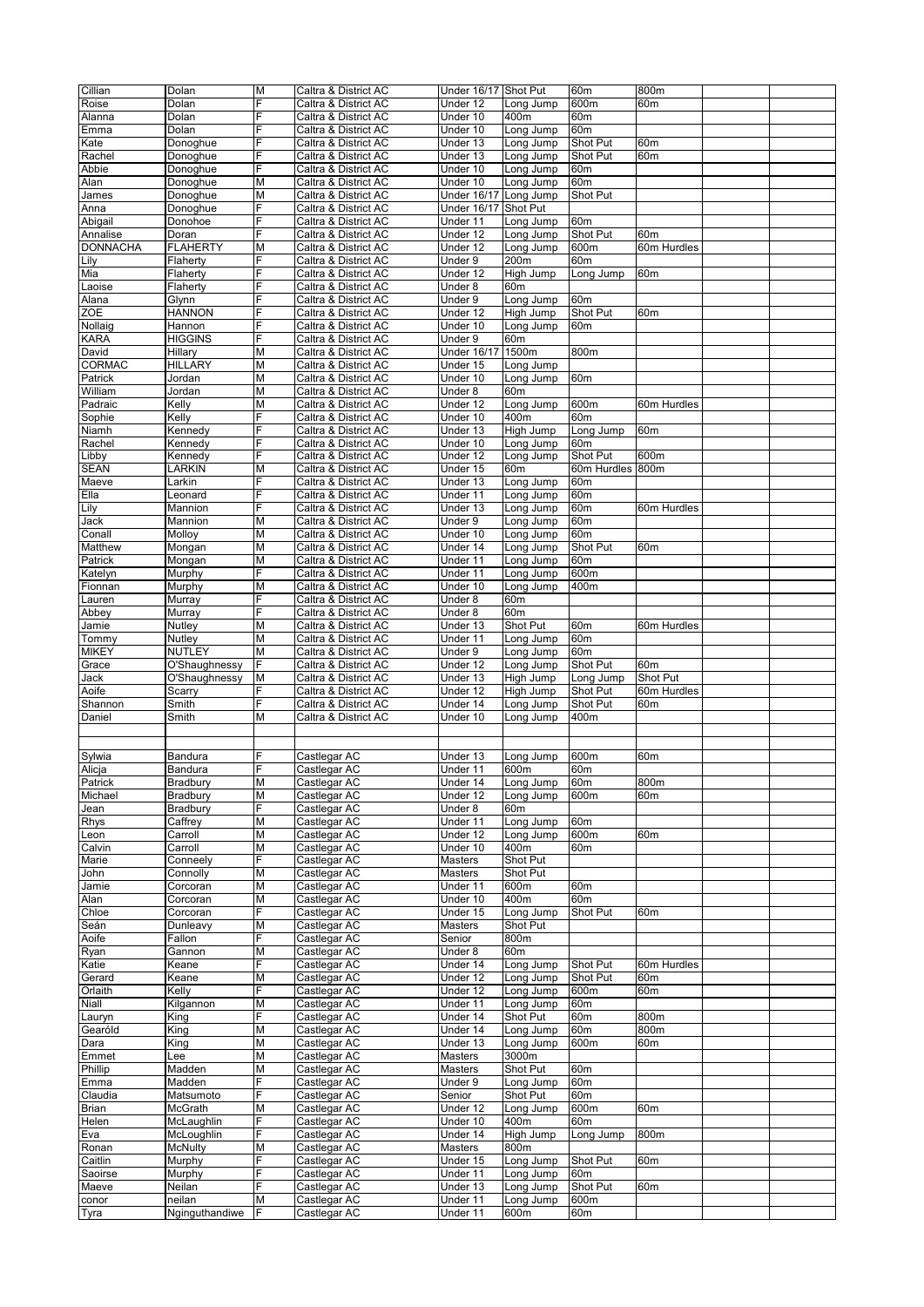|                |                  | M  |                                | Under 12           | Long Jump        |                 |                 |                 |  |
|----------------|------------------|----|--------------------------------|--------------------|------------------|-----------------|-----------------|-----------------|--|
| Sean           | Nhadi            |    | Castlegar AC                   |                    |                  | 600m            | 60m             |                 |  |
| Michelle       | Nhadi            | F  | Castlegar AC                   | Under 10           | 400m             | 60m             |                 |                 |  |
| Brian          | Ojeani           | M  | Castlegar AC                   | Under 11           | 600m             | 60m             |                 |                 |  |
| Michaelangelo  | Ojeani           | M  | Castlegar AC                   | <b>Under 16/17</b> | Long Jump        | 200m            | 60 <sub>m</sub> |                 |  |
| Matteuz        | Pietrzyk         | Μ  | Castlegar AC                   | Senior             | Long Jump        | Triple Jump     | 200m            | 60 <sub>m</sub> |  |
|                |                  | Μ  |                                |                    |                  | 60m             |                 |                 |  |
| Eoghan         | Quirke           |    | Castlegar AC                   | Under 11           | 600m             |                 |                 |                 |  |
| Aodhan         | Quirke           | M  | Castlegar AC                   | Under 8            | 60m              |                 |                 |                 |  |
| Liam           | Ruddy            | M  | Castlegar AC                   | Senior             | 3000m            |                 |                 |                 |  |
| Laura          | Treacy           | F  | Castlegar AC                   | Under 13           | Long Jump        | 600m            | 60 <sub>m</sub> |                 |  |
| Nikil          | Vegi             | M  | Castlegar AC                   | Under 11           | Long Jump        | 600m            |                 |                 |  |
| Cillian        | Wall             | Μ  | Castlegar AC                   | Under 10           | 400m             | 60m             |                 |                 |  |
|                |                  |    |                                |                    |                  |                 |                 |                 |  |
| Aoibhinn       | Wall             | F  | Castlegar AC                   | Under 9            | 200m             | 60m             |                 |                 |  |
| Rachel         | Warde            | F  | Castlegar AC                   | Under 11           | Long Jump        | 60m             |                 |                 |  |
| Alan           | Warde            | M  | Castlegar AC                   | Under 10           | Long Jump        | 60m             |                 |                 |  |
| Ronnie         | Warde            | Μ  | Castlegar AC                   | Senior             | 60m              |                 |                 |                 |  |
| <b>Bridget</b> | Wing             | F  | Castlegar AC                   | Masters            | Shot Put         |                 |                 |                 |  |
|                |                  |    |                                |                    |                  |                 |                 |                 |  |
|                |                  |    |                                |                    |                  |                 |                 |                 |  |
|                |                  |    |                                |                    |                  |                 |                 |                 |  |
| Aisling        | Clarke           | F  | Clare River Harriers AC        | Under 9            | Long Jump        | 60m             |                 |                 |  |
| Diarmuid       | Clarke           | M  | <b>Clare River Harriers AC</b> | Under 12           | Long Jump        | Shot Put        |                 |                 |  |
| Evan           | Collins          | Μ  | Clare River Harriers AC        | Under 12           | Long Jump        | 600m            | 60 <sub>m</sub> |                 |  |
| Liam           | Connolly         | M  | <b>Clare River Harriers AC</b> | Under 13           | Long Jump        | 60m             | 60m Hurdles     |                 |  |
|                | Connolly         | M  | <b>Clare River Harriers AC</b> |                    | 200m             | 60m             |                 |                 |  |
| Ruairi         |                  |    |                                | Under 9            |                  |                 |                 |                 |  |
| Rhona          | Connolly         | F  | <b>Clare River Harriers AC</b> | Under 12           | Long Jump        | Shot Put        | 60 <sub>m</sub> |                 |  |
| Isabelle       | Conroy           | F  | <b>Clare River Harriers AC</b> | Under 12           | 600m             | 60m             |                 |                 |  |
| Eoin           | Conway           | Μ  | Clare River Harriers AC        | Under 11           | 60m              |                 |                 |                 |  |
| Rionagh        | Crowe            | F  | <b>Clare River Harriers AC</b> | Under 11           | 600m             | 60m             |                 |                 |  |
| Grace          | Cullinane        | F  | <b>Clare River Harriers AC</b> | Under 12           | 60m              | 60m Hurdles     |                 |                 |  |
| Isla           | Day              | F  | <b>Clare River Harriers AC</b> | Under 11           | 600m             | 60m             |                 |                 |  |
|                |                  |    |                                |                    |                  |                 |                 |                 |  |
| Brendan        | Day              | M  | Clare River Harriers AC        | Under 10           | 400m             | 60m             |                 |                 |  |
| Nicole         | Duffy            | F  | <b>Clare River Harriers AC</b> | Under 14           | Long Jump        | 60m             | 60m Hurdles     |                 |  |
| Kyle           | Fitzgerald       | M  | <b>Clare River Harriers AC</b> | Under 13           | Long Jump        | 600m            | 60m             |                 |  |
| Emma           | Flaherty         | F  | <b>Clare River Harriers AC</b> | Under 14           | Long Jump        | 60m             | 800m            |                 |  |
| Ruairi         | Flaherty         | M  | Clare River Harriers AC        | Under 11           | 600m             | 60m             |                 |                 |  |
|                |                  |    |                                |                    | 600m             |                 |                 |                 |  |
| Michael        | Flaherty         | Μ  | Clare River Harriers AC        | Under 11           |                  | 60m             |                 |                 |  |
| Emma           | Forde            | F  | <b>Clare River Harriers AC</b> | Under 11           | 600m             | 60m             |                 |                 |  |
| Dearbhail      | Forde            | F  | <b>Clare River Harriers AC</b> | Under 9            | Long Jump        | 200m            |                 |                 |  |
| Teagan         | Gallagher        | F  | <b>Clare River Harriers AC</b> | Under 10           | 400m             | 60m             |                 |                 |  |
| Cathal         | Grace            | M  | <b>Clare River Harriers AC</b> | Under 13           | 60m              | 60m Hurdles     |                 |                 |  |
| Saoirse        | Grant            | E. | <b>Clare River Harriers AC</b> | Under 13           | High Jump        | 60 <sub>m</sub> | 60m Hurdles     |                 |  |
|                |                  |    |                                |                    |                  |                 |                 |                 |  |
| Colman         | Greene           | Μ  | <b>Clare River Harriers AC</b> | Masters            | 200 <sub>m</sub> | 800m            |                 |                 |  |
| Rebekah        | Healy            | F  | <b>Clare River Harriers AC</b> | Under 11           | 600m             | 60m             |                 |                 |  |
| Elizabeth      | Healy            | F  | <b>Clare River Harriers AC</b> | Under 9            | 200m             | 60m             |                 |                 |  |
| Eoin           | Higgins          | M  | <b>Clare River Harriers AC</b> | Under 14           | High Jump        | 800m            | Walk            |                 |  |
| Tomas          | Higgins          | Μ  | <b>Clare River Harriers AC</b> | Under 12           | Long Jump        | Shot Put        | 600m            |                 |  |
|                |                  | F  |                                |                    |                  |                 |                 |                 |  |
| Lauren         | Kearns           |    | <b>Clare River Harriers AC</b> | Under 11           | 600m             | 60m             |                 |                 |  |
| Emma           | Kearns           | F  | <b>Clare River Harriers AC</b> | Under 9            | Long Jump        | 200m            |                 |                 |  |
| Ava            | Kilcommins       | F  | <b>Clare River Harriers AC</b> | Under 14           | 60m              | 800m            | Walk            |                 |  |
| Patrick        | Lee              | M  | <b>Clare River Harriers AC</b> | Under 9            | 200m             | 60m             |                 |                 |  |
| Siofra         | Lenihan          | F  | <b>Clare River Harriers AC</b> | Under 14           | Long Jump        | Shot Put        | Walk            |                 |  |
| Dara           | Lenihan          | Μ  | <b>Clare River Harriers AC</b> | Under 14           | High Jump        | Long Jump       | 60m             |                 |  |
|                |                  | F  |                                |                    |                  |                 |                 |                 |  |
| Orla           | Lenihan          |    | <b>Clare River Harriers AC</b> | Under 11           | Long Jump        | 60m             |                 |                 |  |
| Gordon         | Lenihan          | M  | <b>Clare River Harriers AC</b> | Masters            | Shot Put         |                 |                 |                 |  |
| Aoife          | <b>McCormack</b> | F  | Clare River Harriers AC        | Under 11           | 600m             | 60m             |                 |                 |  |
| Saoirse        | McEvoy           | F  | Clare River Harriers AC        | Under 9            | 200m             |                 |                 |                 |  |
| Michael        | Mcnicholas       | М  | Clare River Harriers AC        | Under 12           | Shot Put         | 60m             | 60m Hurdles     |                 |  |
| Maura          | McNicholas       | F  | Clare River Harriers AC        | Under 10           | 400m             | 60m             |                 |                 |  |
|                |                  |    |                                |                    |                  |                 |                 |                 |  |
| Adam           | McSweeney        | М  | Clare River Harriers AC        | Under 12           | 600m             | 60m             |                 |                 |  |
| Maeve          | Meehan           | F  | Clare River Harriers AC        | Under 14           | Shot Put         | 800m            | Walk            |                 |  |
| Ronan          | Meehan           | М  | Clare River Harriers AC        | Under 10           | Long Jump        | 400m            |                 |                 |  |
| Ciara          | Murphy           | F  | <b>Clare River Harriers AC</b> | Under 11           | Long Jump        | 60m             |                 |                 |  |
| Cillian        | Murphy           | М  | Clare River Harriers AC        | Under 9            | Long Jump        | 200m            |                 |                 |  |
| Emily          | Nash             | F  | Clare River Harriers AC        | Under 9            | 200m             | 60m             |                 |                 |  |
|                |                  |    |                                |                    |                  |                 |                 |                 |  |
| Matthew        | Newell           | M  | Clare River Harriers AC        | Under 12           | 600m             | 60m             |                 |                 |  |
| Ruairi         | O'Riordan        | M  | Clare River Harriers AC        | Under 11           | Long Jump        | 60m             |                 |                 |  |
| Dylan          | Rabbitte         | М  | Clare River Harriers AC        | Under 12           | Long Jump        | 600m            | 60m             |                 |  |
| Jonathan       | Ruane            | М  | Clare River Harriers AC        | Under 10           | 400m             | 60m             |                 |                 |  |
| Sophie         | Ryder            | E. | <b>Clare River Harriers AC</b> | Under 11           | 60m              |                 |                 |                 |  |
| Ryan           | Scully           | M  | Clare River Harriers AC        | Under 9            | 200m             | 60m             |                 |                 |  |
|                |                  |    |                                |                    |                  |                 |                 |                 |  |
| Grace          | Stapleton        | E. | Clare River Harriers AC        | Under 10           | 400m             | 60m             |                 |                 |  |
| Zara           | Sweeney          | F  | Clare River Harriers AC        | Under 11           | 600m             | 60m             |                 |                 |  |
| Lauren         | Sweeney          | F  | Clare River Harriers AC        | Under 13           | 60m              |                 |                 |                 |  |
| Gareth         | Weir             | M  | Clare River Harriers AC        | Under 12           | 600m             | 60m             |                 |                 |  |
| Paul           | Woods            | М  | Clare River Harriers AC        | Under 12           | Long Jump        | 600m            | 60m             |                 |  |
|                |                  |    |                                |                    |                  |                 |                 |                 |  |
|                |                  |    |                                |                    |                  |                 |                 |                 |  |
|                |                  |    |                                |                    |                  |                 |                 |                 |  |
| Maire Nora     | Conway           | F  | Club Luthchleas Chonamara      | Under 10           | 400m             | 60m             |                 |                 |  |
| Matthew        | Conway           | M  | Club Luthchleas Chonamara      | Under 9            | 200m             | 60m             |                 |                 |  |
| Aisling        | Coyne            | F  | Club Luthchleas Chonamara      | Under 12           | Long Jump        | 60m             | 60m Hurdles     |                 |  |
| Aoibhe         | Joyce            | E. | Club Luthchleas Chonamara      | Under 13           | Long Jump        | 60m             | 60m Hurdles     |                 |  |
|                |                  |    | Club Luthchleas Chonamara      |                    |                  |                 |                 |                 |  |
| Ryan           | Joyce            | М  |                                | Under 8            | 60m              |                 |                 |                 |  |
| Jack           | Joyce            | M  | Club Luthchleas Chonamara      | Under 11           | Long Jump        | 600m            |                 |                 |  |
| Sinead         | Kinnane          | F  | Club Luthchleas Chonamara      | Under 11           | 600m             | 60 <sub>m</sub> |                 |                 |  |
| Caoilinn       | Murphy           | М  | Club Luthchleas Chonamara      | Under 13           | 60m              | 60m Hurdles     |                 |                 |  |
| Clíona         | Murphy           | E. | Club Luthchleas Chonamara      | Under 9            | 200m             | 60m             |                 |                 |  |
| Slofra         | Murphy           | F  | Club Luthchleas Chonamara      | Under 11           | Long Jump        | 60m             |                 |                 |  |
| <b>Bróna</b>   | Ní Mhadaoin      | F  | Club Luthchleas Chonamara      | Under 11           | Long Jump        | 600m            |                 |                 |  |
|                |                  |    |                                |                    |                  |                 |                 |                 |  |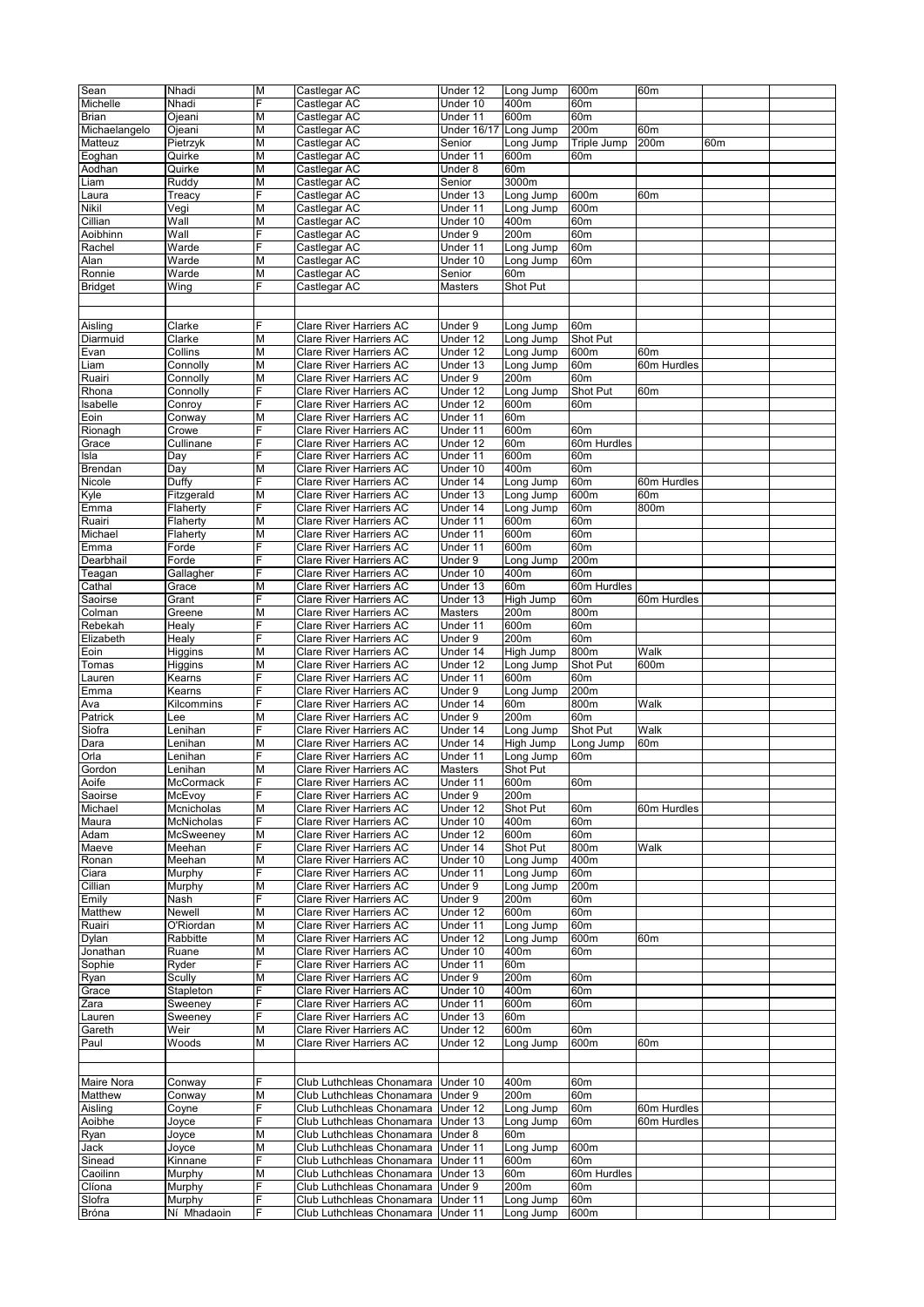| Alannah   | Ni Chlochartaigh F |   | Club Luthchleas Chonamara   Under 11 |                       | Long Jump       | 600m            |             |      |     |
|-----------|--------------------|---|--------------------------------------|-----------------------|-----------------|-----------------|-------------|------|-----|
| Amy       | Ní Chlochartaigh F |   | Club Luthchleas Chonamara            | Under 13              | Long Jump       | 60m             | 60m Hurdles |      |     |
|           |                    |   |                                      |                       |                 |                 |             |      |     |
| Ella      | Ní Chlochartaigh   | F | Club Luthchleas Chonamara            | Under 13              | Long Jump       | Shot Put        | 60m Hurdles |      |     |
| Caoimhe   | Ní Chlochartaigh   |   | Club Luthchleas Chonamara            | Under 11              | 600m            | 60m             |             |      |     |
| Niamh     | Ní Fhlatharta      | F | Club Luthchleas Chonamara            | Under 13              | Long Jump       | 60 <sub>m</sub> | 60m Hurdles |      |     |
| Ella      | Ní Mhadaoin        | F | Club Luthchleas Chonamara            | Under 12              | Long Jump       | Shot Put        | 600m        |      |     |
| Lilí      | Ní Mhaolchiaraín   | F | Club Luthchleas Chonamara            | Under 9               | 200m            | 60m             |             |      |     |
| Orla      | Nic Giollapharaic  | F | Club Luthchleas Chonamara            | Under 11              | Long Jump       | 60m             |             |      |     |
| Jamie     | Ó Clochartaigh     | М | Club Luthchleas Chonamara            | Under 9               | Long Jump       | 200m            |             |      |     |
| Eoin      | Ó Clochártaigh     | М | Club Luthchleas Chonamara            | Under 8               | 60m             |                 |             |      |     |
| Darragh   | Ó Flatharta        | М | Club Luthchleas Chonamara            | Under 13              | 60m             | 60m Hurdles     |             |      |     |
|           |                    |   |                                      |                       |                 |                 |             |      |     |
| Cole      | Ó Flatharta        | М | Club Luthchleas Chonamara            | Under 11              | Long Jump       | 60m             |             |      |     |
| Peader    | Ó Mhaille          | M | Club Luthchleas Chonamara            | Under 12              | 600m            | 60m             |             |      |     |
|           |                    |   |                                      |                       |                 |                 |             |      |     |
|           |                    |   |                                      |                       |                 |                 |             |      |     |
| Mary      | Boyd               |   | Corrib AC                            | Under 13              | Long Jump       | Shot Put        | 600m        |      |     |
| Nicole    | Collins            | F | Corrib AC                            | Under 12              | <b>Shot Put</b> | 600m            | 60m Hurdles |      |     |
| Aisling   | Creighton          | F | Corrib AC                            | Under 12              | 600m            | 60m             |             |      |     |
| Eimear    | Gallagher          | F | Corrib AC                            | Under 13              | Long Jump       | Shot Put        | 60m         |      |     |
| Emma      | Griffin            | F | Corrib AC                            | Under 9               | Long Jump       | 60m             |             |      |     |
| Jack      | Hannan             | M | Corrib AC                            | Under 12              | 600m            | 60m             |             |      |     |
| Aoife     | Hannan             | F | Corrib AC                            | Under 10              | Long Jump       | 60m             |             |      |     |
| Eilis     |                    | F | Corrib AC                            | Senior                | High Jump       | Shot Put        | 1500m       | 200m |     |
|           | Keogh              |   |                                      |                       |                 |                 |             |      |     |
| Maebh     | Keogh              | F | Corrib AC                            | <b>Under 16/17</b>    | Long Jump       | Shot Put        | 1500m       |      |     |
| Evan      | Law                | M | Corrib AC                            | Under 9               | Long Jump       | 60m             |             |      |     |
| Fionn     | Law                | M | Corrib AC                            | Under 9               | Long Jump       | 60m             |             |      |     |
| Aisling   | Lydon              | F | Corrib AC                            | Under 15              | Long Jump       | 60m Hurdles     | 800m        |      |     |
| Caoimhe   | Lydon              | F | Corrib AC                            | Under 11              | Long Jump       | 600m            |             |      |     |
| Katherine | Teleanca           | F | Corrib AC                            | Under 11              | Long Jump       | 60m             |             |      |     |
| Holly     | Vaughan            | F | Corrib AC                            | Under 14              | Long Jump       | 60m             | 60m Hurdles |      |     |
| Ella      | Vaughan            | F | Corrib AC                            | Under 10              | Long Jump       | 60m             |             |      |     |
| Maebh     | Walsh              | F | Corrib AC                            | Under 16/17 High Jump |                 | 60m             | 800m        |      |     |
| Ailbhe    | Walsh              | F | Corrib AC                            | Under 12              | Long Jump       | 60m             | 60m Hurdles |      |     |
|           |                    |   |                                      |                       |                 |                 |             |      |     |
| Taylor    | Walsh              | M | Corrib AC                            | Under 10              | Long Jump       | 60 <sub>m</sub> |             |      |     |
| Leanne    | Walsh              | F | Corrib AC                            | Under 12              | Long Jump       | Shot Put        | 600m        |      |     |
| John      | Walsh              | M | Corrib AC                            | Under 11              | Long Jump       | 600m            |             |      |     |
| Mairead   | Welby              | F | Corrib AC                            | Masters               | Shot Put        |                 |             |      |     |
| Elaine    | Williams           | F | Corrib AC                            | Under 11              | Long Jump       | 60m             |             |      |     |
|           |                    |   |                                      |                       |                 |                 |             |      |     |
|           |                    |   |                                      |                       |                 |                 |             |      |     |
| Fauve     | Aylmer             | F | Craughwell AC                        | Under 15              | 60m             | 800m            |             |      |     |
| Remy      | Aylmer             | F | Craughwell AC                        | Under 10              | 400m            | 60m             |             |      |     |
|           |                    | F |                                      |                       |                 |                 |             |      |     |
| Mollie    | <b>Barrett</b>     |   | Craughwell AC                        | Under 10              | Long Jump       |                 |             |      |     |
| Keevagh   | Barry              | F | Craughwell AC                        | Under 12              | Long Jump       | 600m            | 60m         |      |     |
| Robyn     | Barry              | F | Craughwell AC                        | Under 9               | Long Jump       | 60m             |             |      |     |
| Bethann   | <b>Beatie</b>      | F | Craughwell AC                        | Under 8               | 60m             |                 |             |      |     |
| Ross      | <b>Beattie</b>     | М | Craughwell AC                        | Under 10              | Long Jump       | 400m            |             |      |     |
| Freya     | Bohan              | F | Craughwell AC                        | Senior                | Shot Put        | 200m            | 60m         |      |     |
| Isabella  | Boland             | F | Craughwell AC                        | Under 14              | Long Jump       | 60m             | 800m        |      |     |
| Nela      | Bolanovska         | F | Craughwell AC                        | Under 10              | Long Jump       | 60m             |             |      |     |
| Cian      | <b>Brady</b>       | M | Craughwell AC                        | Under 12              | Long Jump       | 600m            | 60m         |      |     |
| Allie     | Brady              | F | Craughwell AC                        | Under 9               | Long Jump       | 60m             |             |      |     |
| Noah      | <b>Brady</b>       | M | Craughwell AC                        | Under 10              | Long Jump       | 400m            |             |      |     |
|           |                    |   |                                      |                       |                 |                 |             |      |     |
| Jenna     | Brady              |   | Craughwell AC                        | Under 10              | Long Jump       | 400m            |             |      |     |
| Luke      | <b>Burke</b>       | M | Craughwell AC                        | Under 16/17 Long Jump |                 | 200m            | 800m        |      |     |
| Cormac    | <b>Burke</b>       | М | Craughwell AC                        | Under 8               | 60m             |                 |             |      |     |
| Killian   | <b>Burke</b>       | М | Craughwell AC                        | Under 10              | Long Jump       | 400m            |             |      |     |
| Moya      | <b>Butler</b>      | F | Craughwell AC                        | Under 12              | Long Jump       | 60m             |             |      |     |
| Sarah     | <b>Byrne</b>       | F | Craughwell AC                        | Under 15              | Long Jump       | Shot Put        | 60m         |      |     |
| Conor     | Cahill             | М | Craughwell AC                        | Under 13              | Long Jump       | 600m            | 60m         |      |     |
| Jack      | Cahill             | М | Craughwell AC                        | Under 11              | 600m            | 60m             |             |      |     |
| Danny     | Cahill             | M | Craughwell AC                        | Under 9               | Long Jump       | 60m             |             |      |     |
| Patrick   | Carr               | М | Craughwell AC                        | Under 11              | Long Jump       | 600m            |             |      |     |
| Sam       | Casey              | М | Craughwell AC                        | Under 11              | 600m            | 60m             |             |      |     |
|           |                    |   |                                      |                       | Long Jump       | 60m             |             |      |     |
| Ben       | Casey              | М | Craughwell AC                        | Under 9               |                 |                 |             |      |     |
| Alan      | Clarke             | М | Craughwell AC                        | Masters               | 200m            | 60m             |             |      |     |
| Gemma     | Cloonan            | F | Craughwell AC                        | Under 11              | Long Jump       | 600m            |             |      |     |
| Matthew   | Coleman            | M | Craughwell AC                        | Under 13              | Long Jump       | 60m             |             |      |     |
| Roisin    | Coleman            | F | Craughwell AC                        | Under 11              | Long Jump       | 600m            |             |      |     |
| Oran      | Collins            | М | Craughwell AC                        | Under 11              | Long Jump       | 60m             |             |      |     |
| Sean      | Condron            | М | Craughwell AC                        | Under 10              | Long Jump       | 60m             |             |      |     |
| Gavin     | Cooney             | М | Craughwell AC                        | Senior                | 800m            |                 |             |      |     |
| Eamon     | Corban             | M | Craughwell AC                        | Under 14              | Walk            |                 |             |      |     |
| Caoilin   | Corban             | F | Craughwell AC                        | Under 12              | 600m            |                 |             |      |     |
| Clara     | Corbett            | F | Craughwell AC                        | Under 15              | Long Jump       | 60m             | 60m Hurdles |      |     |
| Shane     | Corcoran           | M | Craughwell AC                        | Under 10              | 400m            | 60m             |             |      |     |
| Aoibhe    | Corcoran           | F | Craughwell AC                        | Under 12              | High Jump       | Long Jump       | 60m         |      |     |
|           |                    | F |                                      |                       |                 |                 |             |      |     |
| Lia       | Corcoran           |   | Craughwell AC                        | Under 10              | Long Jump       | 60m             |             |      |     |
| Meabh     | Cowan              | F | Craughwell AC                        | Under 13              | 60m             | 60m Hurdles     |             |      |     |
| Claudia   | Coyle              | F | Craughwell AC                        | Under 11              | 600m            | 60m             |             |      |     |
| Donal     | Coyle              | М | Craughwell AC                        | Under 9               | 200m            | 60m             |             |      |     |
| Gillian   | Crowe              | F | Craughwell AC                        | Under 13              | Long Jump       |                 |             |      |     |
| Beth      | Crowe              | F | Craughwell AC                        | Under 13              | Long Jump       |                 |             |      |     |
| Grace     | Cunniffe           | F | Craughwell AC                        | Under 10              | Long Jump       | 60m             |             |      |     |
| Laura     | Cunningham         | F | Craughwell AC                        | Senior                | High Jump       | Long Jump       | Triple Jump | 200m | 60m |
| Erik      | Daniels            | М | Craughwell AC                        | Under 8               | 60m             |                 |             |      |     |
| Charlie   | Daniels            | М | Craughwell AC                        | Under 10              | Long Jump       | 400m            |             |      |     |
|           |                    |   |                                      |                       |                 |                 |             |      |     |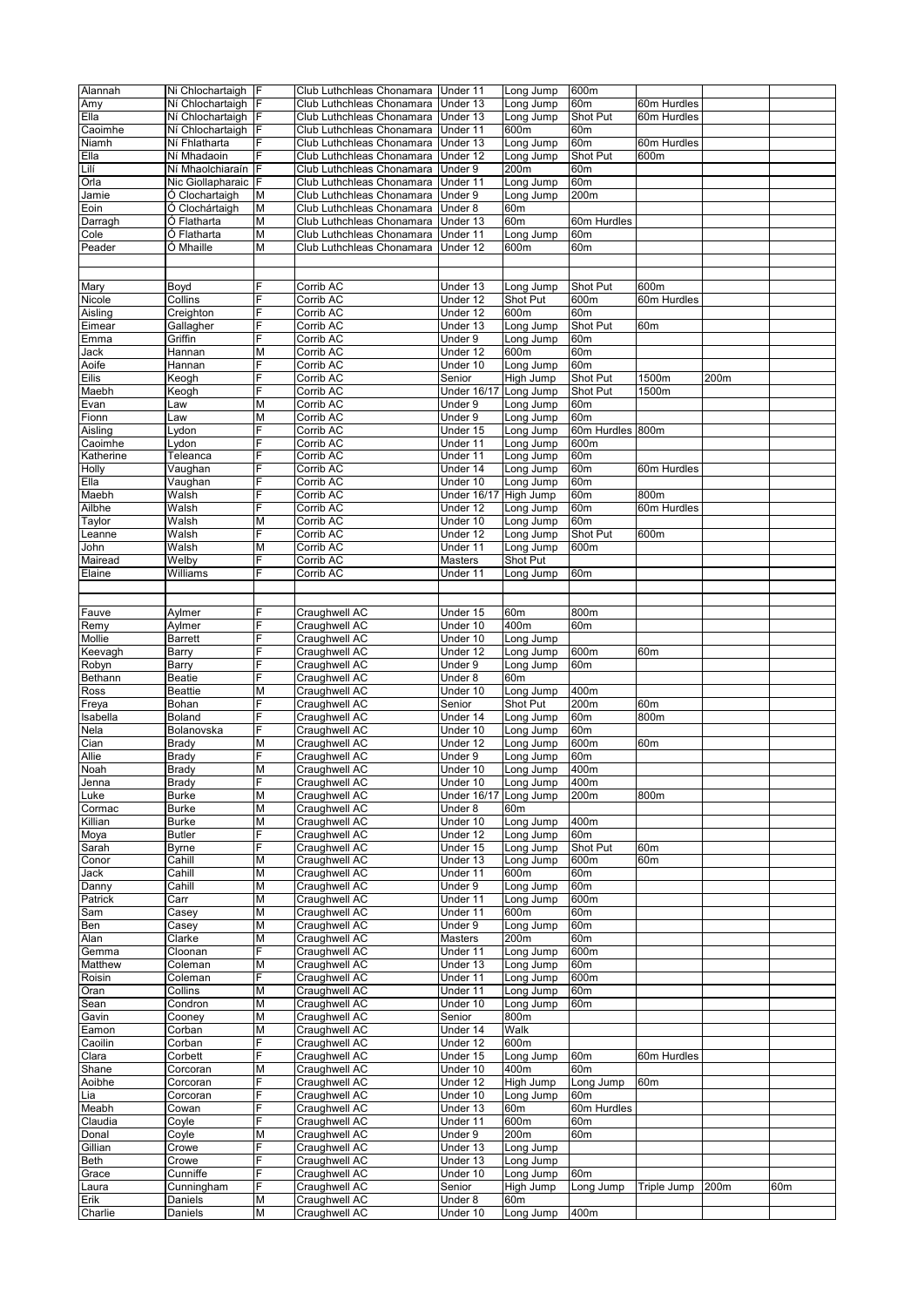| Oisin           | Davis        | M                       | Craughwell AC                  | Under 16/17 200m         |                  | 800m            |                 |  |
|-----------------|--------------|-------------------------|--------------------------------|--------------------------|------------------|-----------------|-----------------|--|
|                 |              | Ė                       |                                |                          |                  |                 |                 |  |
| siofra          | Davis        |                         | Craughwell AC                  | Under 15                 | High Jump        | Long Jump       | 60m Hurdles     |  |
| Mark            | Davis        | M                       | Craughwell AC                  | Masters                  | 1500m            |                 |                 |  |
| Sean            | Dempsey      | M                       | Craughwell AC                  | Under 10                 | Long Jump        | 60m             |                 |  |
| Cathal          | Desbonnet    | M                       | Craughwell AC                  | Under 10                 | 60m              |                 |                 |  |
| Maeve           | Desbonnet    | F                       | Craughwell AC                  | Under 8                  | 60m              |                 |                 |  |
| Eric            | Devlin       | M                       | Craughwell AC                  | Under 13                 | Shot Put         |                 |                 |  |
|                 |              |                         |                                |                          |                  |                 |                 |  |
| Erin            | Dillon       | F                       | Craughwell AC                  | Under 12                 | High Jump        | Long Jump       | 600m            |  |
| Aoibheann       | Dolan        | F                       | Craughwell AC                  | Under 12                 | High Jump        | Shot Put        | 60m Hurdles     |  |
| Aoibhe          | Donnellan    | E                       | Craughwell AC                  | Under 14                 | High Jump        | Long Jump       | 60m             |  |
| Joe             | Donoghue     | Μ                       | Craughwell AC                  | Under 8                  | 60m              |                 |                 |  |
| Abbi            | Donoghue     | F                       | Craughwell AC                  | Under 10                 | Long Jump        | 400m            |                 |  |
| larlaith        | Doyle        | M                       | Craughwell AC                  | Under 11                 | 600m             | 60m             |                 |  |
|                 |              | F                       |                                |                          |                  |                 |                 |  |
| Isabel          | Doyle        |                         | Craughwell AC                  | Under 13                 | 600m             | 60m             |                 |  |
| Ava             | Doyle        | Ė                       | Craughwell AC                  | Under 11                 | Long Jump        | 60m             |                 |  |
| Grace           | Drysdale     | F                       | Craughwell AC                  | Under 9                  | Long Jump        | 60m             |                 |  |
| Sean            | Duffy        | Μ                       | Craughwell AC                  | Under 9                  | 200m             | 60m             |                 |  |
| Niamh           | Duffy        | F                       | Craughwell AC                  | Under 14                 | Shot Put         | 60m             |                 |  |
| Arlene          | Earls        | F                       | Craughwell AC                  | Senior                   | Long Jump        | 200m            | 800m            |  |
| Aoibhe          | Fahy         | F                       | Craughwell AC                  | Under 15                 | Long Jump        | Shot Put        | 60m Hurdles     |  |
| Oisin           | Fallon       | Μ                       | Craughwell AC                  | Under 10                 | 400m             | 60m             |                 |  |
|                 |              |                         |                                |                          |                  |                 |                 |  |
| Eoghan          | Fallon       | Μ                       | Craughwell AC                  | Under 10                 | Long Jump        | 60m             |                 |  |
| Grace           | Farrell      | F                       | Craughwell AC                  | Under 11                 | 60 <sub>m</sub>  |                 |                 |  |
| Ella            | Farrelly     | F                       | Craughwell AC                  | Under 13                 | Long Jump        | 60m             | 60m Hurdles     |  |
| Daniel          | Farrelly     | M                       | Craughwell AC                  | Under 11                 | 600m             |                 |                 |  |
| Ava             | Finn         | F                       | Craughwell AC                  | <b>Under 16/17</b>       | High Jump        | Long Jump       | 200m            |  |
| William         | Fitzgerald   | M                       | Craughwell AC                  | Senior                   | 3000m            |                 |                 |  |
|                 |              | F                       |                                |                          |                  |                 |                 |  |
| Isabella        | Fitzgerald   |                         | Craughwell AC                  | Under 14                 | High Jump        | Long Jump       |                 |  |
| Claudia         | Fitzpatrick  | F                       | Craughwell AC                  | Under 12                 | 600m             | 60m             |                 |  |
| Julia           | Fleming      | E.                      | Craughwell AC                  | Under 10                 | Long Jump        | 400m            |                 |  |
| James           | Furey        | M                       | Craughwell AC                  | <b>Under 16/17</b>       | High Jump        | 200m            | 60m Hurdles     |  |
| Sinead          | Gaffney      | Ė                       | Craughwell AC                  | Senior                   | 800m             |                 |                 |  |
| Ryan            | Gallagher    | M                       | Craughwell AC                  | Senior                   | High Jump        | 200m            |                 |  |
| Christian       |              | M                       |                                |                          | 600m             | 60m             |                 |  |
|                 | Geraghty     |                         | Craughwell AC                  | Under 11                 |                  |                 |                 |  |
| Clara           | Geraghty     | E.                      | Craughwell AC                  | Under 9                  | 200m             | 60m             |                 |  |
| Evie            | Gillespie    | F                       | Craughwell AC                  | Under 9                  | Long Jump        | 60m             |                 |  |
| Leanagh         | Gilligan     | Ė                       | Craughwell AC                  | Senior                   | Long Jump        | Triple Jump     | 200m            |  |
| Orrin           | Gilmore      | M                       | Craughwell AC                  | Under 12                 | 600m             | 60 <sub>m</sub> | 60m Hurdles     |  |
| Owen            | Gilmore      | M                       | Craughwell AC                  | Under 10                 | 400m             | 60m             |                 |  |
|                 |              | E.                      |                                |                          | 600m             | 60 <sub>m</sub> |                 |  |
| Beth            | Glynn        |                         | Craughwell AC                  | Under 11                 |                  |                 |                 |  |
| Harry           | Glynn        | Μ                       | Craughwell AC                  | Under 10                 | 400m             | 60m             |                 |  |
| Catherine       | Gorman       | F                       | Craughwell AC                  | Under 14                 | 60m              | 800m            | Walk            |  |
| Maria           | Gorman       | F                       | Craughwell AC                  | Under 12                 | Shot Put         | 600m            | 60 <sub>m</sub> |  |
| Shayna          | Greally      | F                       | Craughwell AC                  | Under 9                  | 200m             | 60m             |                 |  |
| Alana           | Grogan       | E                       | Craughwell AC                  | Under 15                 | 800m             | Walk            |                 |  |
|                 |              | F                       |                                |                          |                  |                 |                 |  |
| Keely           | Grogan       |                         | Craughwell AC                  | Under 13                 | 60 <sub>m</sub>  | 60m Hurdles     |                 |  |
| Amelie          | Grogan       | F                       | Craughwell AC                  | Under 13                 | 600m             | 60m Hurdles     |                 |  |
| Evan            | Hallinan     | M                       | Craughwell AC                  | Under 15                 | High Jump        | Long Jump       | 60m Hurdles     |  |
| Chloe           | Hallinan     | F                       | Craughwell AC                  | Under 14                 | Long Jump        | 60m Hurdles     |                 |  |
| Alan            | Hallinan     | M                       | Craughwell AC                  | Under 10                 | 400m             | 60m             |                 |  |
| Kelly           | Hallinan     | F                       | Craughwell AC                  | Under 12                 | High Jump        | Long Jump       | 600m            |  |
|                 |              | M                       |                                | Under 10                 | 60m              |                 |                 |  |
| Daniel          | Harty        |                         | Craughwell AC                  |                          |                  |                 |                 |  |
| Emily           | Hewitt       | F                       | Craughwell AC                  | Under 11                 | 600m             | 60m             |                 |  |
| Evelyn          | Hewitt       | F                       | Craughwell AC                  | Under 9                  | 200m             | 60m             |                 |  |
| Fionn           | Higgins      | M                       | Craughwell AC                  | Under 13                 | Long Jump        | 600m            |                 |  |
| Daragh          | Higgins      | Μ                       | Craughwell AC                  | Under 10                 | Long Jump        | 400m            |                 |  |
| Sean            | Hoade        | М                       | Craughwell AC                  | Under 12                 | High Jump        | Long Jump       | Shot Put        |  |
|                 |              | F                       | Craughwell AC                  |                          |                  |                 |                 |  |
| Ayla            | Hollingworth |                         |                                | Under 13                 | Long Jump        | 60m             |                 |  |
| Mia             | Hollingworth | F                       | Craughwell AC                  | Under 11                 | Long Jump        |                 |                 |  |
| Ethan           | Horan        | М                       | Craughwell AC                  | Under 10                 | Long Jump        | 60m             |                 |  |
| Alva            | Horan        | F                       | Craughwell AC                  | Under 11                 | Long Jump        | 600m            |                 |  |
| MaiLouise       | Hughes       | F                       | Craughwell AC                  | Under 10                 | 60m              |                 |                 |  |
| Adam            | Hughes       | Μ                       | Craughwell AC                  | Under 8                  | 60m              |                 |                 |  |
| Stephen         | Joyce        | M                       | Craughwell AC                  | Under 11                 | Long Jump        | 600m            |                 |  |
| Lucas           | Keane        | $\overline{\mathsf{M}}$ | Craughwell AC                  | Under 14                 | 60m Hurdles      | 800m            |                 |  |
|                 |              |                         |                                |                          |                  |                 |                 |  |
| Chloe           | Keane        | F                       | Craughwell AC                  | Under 12                 | 600 <sub>m</sub> | 60m             | 60m Hurdles     |  |
| Zach            | Keane        | M                       | Craughwell AC                  | Under 10                 | 400m             | 60m             |                 |  |
| Sadbh           | Keane        | E.                      | Craughwell AC                  | Under 11                 | Long Jump        | 60m             |                 |  |
| Grace           | Keaveney     | F                       | Craughwell AC                  | Under 14                 | High Jump        | Long Jump       | 60 <sub>m</sub> |  |
| Darragh         | Kelly        | M                       | Craughwell AC                  | Under 13                 | High Jump        | Long Jump       | 60m Hurdles     |  |
| Aeveen          | Kelly        | F                       | Craughwell AC                  | Under 11                 | 600m             | 60m             |                 |  |
|                 | Kelly        | F                       | Craughwell AC                  | Under 10                 | 400m             | 60m             |                 |  |
| Anna            |              |                         |                                |                          |                  |                 |                 |  |
| Aoife           | Kelly        | F                       | Craughwell AC                  | $\overline{$ Under 16/17 | Long Jump        | Shot Put        | 60m             |  |
| Erin            | Kelly        | F                       | Craughwell AC                  | Under 15                 | High Jump        | Long Jump       | 60m             |  |
| Cian            | Kelly        | M                       | Craughwell AC                  | Under 9                  | Long Jump        | 60m             |                 |  |
| Laura           | Kelly        | F                       | Craughwell AC                  | Under 10                 | Long Jump        | 400m            |                 |  |
| Emily           | Kinane       | F                       | Craughwell AC                  | Under 12                 | Long Jump        | 60m             |                 |  |
| Alisha          | Larkin       | F                       | Craughwell AC                  | Under 16/17              | Long Jump        | 200m            | 60m             |  |
|                 |              |                         |                                |                          |                  |                 |                 |  |
| Cian            | Lavan        | M                       | Craughwell AC                  | Under 15                 | High Jump        | Long Jump       | 60m Hurdles     |  |
| Aisling         | Lavan        | E.                      | Craughwell AC                  | Under 10                 | Long Jump        | 400m            |                 |  |
| Daithi          | Lawless      | Μ                       | Craughwell AC                  | Under 10                 | Long Jump        | 60 <sub>m</sub> |                 |  |
| Donnacha        | Lawless      | M                       | Craughwell AC                  | Under 12                 | High Jump        | Long Jump       |                 |  |
| Grace           | Leen         | F                       | Craughwell AC                  | Under 15                 | Long Jump        | Walk            |                 |  |
| Muireann        | Leen         | F                       | Craughwell AC                  | Under 14                 | 800m             |                 |                 |  |
|                 |              |                         |                                |                          |                  |                 |                 |  |
|                 |              |                         |                                |                          |                  |                 |                 |  |
| larlaith        | Leen         | М                       | Craughwell AC                  | Under 12                 | Long Jump        | 60m Hurdles     |                 |  |
| Culann<br>Ultan | Leen<br>Leen | М<br>М                  | Craughwell AC<br>Craughwell AC | Under 10<br>Under 10     | 400m<br>400m     | 60m<br>60m      |                 |  |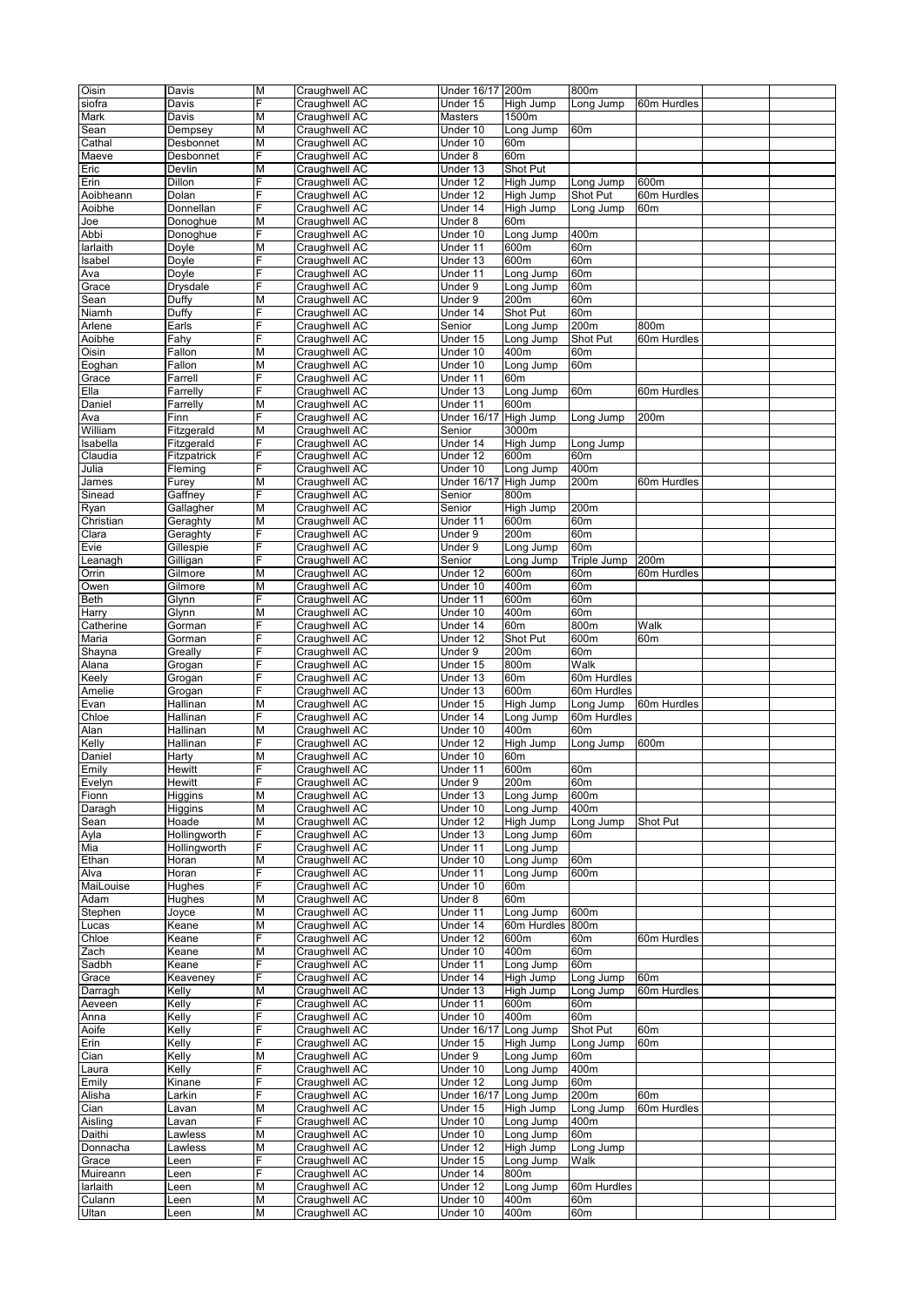| Sean             | Liston            | M       | Craughwell AC                  | Under 14              | 60m                    | 60m Hurdles 800m      |                 |     |  |
|------------------|-------------------|---------|--------------------------------|-----------------------|------------------------|-----------------------|-----------------|-----|--|
| Ella             | Lyons             | F       | Craughwell AC                  | Under 15              | Long Jump              | 60m                   | 60m Hurdles     |     |  |
| Sophia           | Machaj            | E.      | Craughwell AC                  | Under 10              | Long Jump              | 60m                   |                 |     |  |
| Max              | Madden            | Μ       | Craughwell AC                  | Under 10              | 60 <sub>m</sub>        |                       |                 |     |  |
|                  | Malone            |         | Craughwell AC                  |                       |                        | 600m                  |                 |     |  |
| Tom              |                   | M       |                                | Under 11              | Long Jump              |                       |                 |     |  |
| Jamie            | Mcbride           | M       | Craughwell AC                  | Under 10<br>Under 9   | Long Jump              | 60m                   |                 |     |  |
| Daniel           | Mcbride           | M       | Craughwell AC                  |                       | Long Jump              | 200m                  |                 |     |  |
| Sarah            | McCluskey         | E.      | Craughwell AC                  | Under 11              | 600m                   | 60m                   |                 |     |  |
| Ryan             | McDonnell         | Μ       | Craughwell AC                  | Under 15              | Long Jump              | Pole Vault            | 60m             |     |  |
| Ross             | McGuinness        | M       | Craughwell AC                  | <b>Under 16/17</b>    | 1500m                  | 800m                  |                 |     |  |
| Claudia          | <b>McGuinness</b> | F       | Craughwell AC                  | Under 13              | 600m                   | 60m                   |                 |     |  |
| Calum            | McMahon           | M       | Craughwell AC                  | Under 10              | 400m                   | 60m                   |                 |     |  |
| Aoileann         | McMahon           | E.      | Craughwell AC                  | Under 10              | Long Jump              | 400m                  |                 |     |  |
| Lauren           | McNally           | E       | Craughwell AC                  | <b>Under 16/17</b>    | High Jump              | Shot Put              | 60m Hurdles     |     |  |
|                  | McNally           |         | Craughwell AC                  |                       | High Jump              |                       | 60m             |     |  |
| Dean             |                   | M       |                                | Under 12              |                        | Long Jump             |                 |     |  |
| Grace            | McNally           | F       | Craughwell AC                  | Under 9               | Long Jump              | 60m                   |                 |     |  |
| Ciaran           | McNena            | M       | Craughwell AC                  | Under 9               | 200m                   | 60m                   |                 |     |  |
| Ruairi           | McNena            | M       | Craughwell AC                  | Under 9               | 200m                   | 60m                   |                 |     |  |
| Jack             | McNena            | M       | Craughwell AC                  | Under 8               | 60m                    |                       |                 |     |  |
| Sophie           | Meehan            | F       | Craughwell AC                  | Under 9               | 200m                   | 60m                   |                 |     |  |
| Kiera            | Mernagh           | F       | Craughwell AC                  | Under 12              | Long Jump              | Shot Put              |                 |     |  |
| Eoin             | Middleton         | M       | Craughwell AC                  | Under 11              | 600m                   | 60m                   |                 |     |  |
| Jack             | Miskella          | M       |                                | Senior                | 1500m                  | 800m                  |                 |     |  |
|                  |                   |         | Craughwell AC                  |                       |                        |                       |                 |     |  |
| Ailbhe           | Miskella          | E.      | Craughwell AC                  | Senior                | 3000m                  |                       |                 |     |  |
| Emily            | Miskella          | F       | Craughwell AC                  | <b>Under 16/17</b>    | Long Jump              | 1500m                 |                 |     |  |
| Tara             | Molloy            | F       | Craughwell AC                  | Under 14              | Long Jump              | Shot Put              | Walk            |     |  |
| James            | Molloy            | M       | Craughwell AC                  | Under 11              | 600m                   | 60m                   |                 |     |  |
| Oisin            | Molloy            | M       | Craughwell AC                  | Under 10              | 400m                   | 60m                   |                 |     |  |
| Lucy             | Molloy            | E.      | Craughwell AC                  | Under 9               | 200m                   | 60m                   |                 |     |  |
| Jake             | Molloy            | M       | Craughwell AC                  | Under 9               | Long Jump              | 60m                   |                 |     |  |
|                  |                   |         |                                |                       |                        |                       |                 |     |  |
| Leo              | Molloy            | M       | Craughwell AC                  | Under 11              | Long Jump              | 600m                  |                 |     |  |
| Joseph           | Moloney           | M       | Craughwell AC                  | Under 10              | 60m                    |                       |                 |     |  |
| Dean             | Moloney           | M       | Craughwell AC                  | Under 8               | 60m                    |                       |                 |     |  |
| Kevin            | Mooney            | Μ       | Craughwell AC                  | Senior                | 3000m                  |                       |                 |     |  |
| Saoirse          | Moore             | F       | Craughwell AC                  | <b>Under 16/17</b>    | High Jump              | 60m Hurdles 800m      |                 |     |  |
| Jade             | Moorhead          | F       | Craughwell AC                  | Under 15              | High Jump              | Long Jump             | 800m            |     |  |
| Kyle             | Moorhead          | M       | Craughwell AC                  | Senior                | 800m                   |                       |                 |     |  |
| Keelan           | Moorhead          | M       | Craughwell AC                  | Under 12              | High Jump              | Long Jump             | 600m            |     |  |
|                  |                   |         |                                |                       |                        |                       |                 |     |  |
| Lauren           | Morgan            | E.      | Craughwell AC                  | Under 11              | Long Jump              | 60m                   |                 |     |  |
| Eoghan           | Morrissey         | M       | Craughwell AC                  | Under 10              | 400m                   | 60m                   |                 |     |  |
| Eanna            | Morrissey         | M       | Craughwell AC                  | Under 11              | Long Jump              | 60m                   |                 |     |  |
| Meadhbh          | Morrissey         | F       | Craughwell AC                  | Under 8               | 60m                    |                       |                 |     |  |
| Sophie           | Mullane           | E.      | Craughwell AC                  | Under 8               | 60m                    |                       |                 |     |  |
| Aisling          | Mulveen           | E       | Craughwell AC                  | Under 10              | Long Jump              | 60m                   |                 |     |  |
| Luke             | Murray Kearney    | М       | Craughwell AC                  | Senior                | Long Jump              | 60m                   |                 |     |  |
|                  |                   | F       |                                |                       |                        |                       |                 |     |  |
| Rebecca          | Nolan             |         | Craughwell AC                  | Under 11              | Long Jump              | 60m                   |                 |     |  |
| Sean             | Noonan            | M       | Craughwell AC                  | Senior                | 800m                   |                       |                 |     |  |
| Patrick          | Noonan            | M       | Craughwell AC                  | Senior                | 3000m                  |                       |                 |     |  |
| Carla            | Noone             | E.      | Craughwell AC                  | <b>Under 16/17</b>    | Long Jump              | 1500m                 | 800m            |     |  |
| Holly            | O'Boyle           | F       | Craughwell AC                  | Under 14              | Shot Put               | 800m                  |                 |     |  |
| Aubrey           | O'Brien           | M       | Craughwell AC                  | Senior                | Long Jump              | 200m                  | 60m             |     |  |
| Ethan            | O'Brien           | M       | Craughwell AC                  | Under 14              | High Jump              | Long Jump             | 60m             |     |  |
| Sophie           | O'Brien           | F       | Craughwell AC                  | Under 16/17 High Jump |                        | Long Jump             | 200m            |     |  |
|                  |                   |         |                                |                       |                        |                       |                 |     |  |
| Cian             | O'Broin           | M       | Craughwell AC                  | Under 10              | 400m                   | 60m                   |                 |     |  |
| Ryan             | O'Callaghan       | M       | Craughwell AC                  | Under 11              | Long Jump              | 60m                   |                 |     |  |
| Neal             | O'Callaghan       | М       | Craughwell AC                  | Under 9               | Long Jump              | 60m                   |                 |     |  |
| Declan           | O'Connell         | Μ       | Craughwell AC                  | Under 12              | Long Jump              | 600m                  | 60m Hurdles     |     |  |
| Niamh            | O'Connor          | E.      | Craughwell AC                  | Under 14              | Shot Put               | Walk                  |                 |     |  |
| Ciara            | O'Connor          | E.      | Craughwell AC                  | Under 12              | High Jump              | 600m                  | 60 <sub>m</sub> |     |  |
| Melissa          | O'Connor          | F       | Craughwell AC                  | Under 11              | Long Jump              | 60m                   |                 |     |  |
|                  |                   | F       |                                |                       |                        |                       |                 |     |  |
| Caoimhe          | O'Connor          |         | Craughwell AC                  | Under 11              | Long Jump              | 60m                   |                 |     |  |
| Darragh          | O'Donnell         | M       | Craughwell AC                  | Under 9               | 200m                   | 60m                   |                 |     |  |
| Saoirse          | O'Donnell         | E.      | Craughwell AC                  | Under 11              | Long Jump              | 60m                   |                 |     |  |
| Rian             | O'Donnell         | M       | Craughwell AC                  | Under 8               | 60m                    |                       |                 |     |  |
| Katie            | O'Donoghue        | F       | Craughwell AC                  | Senior                | High Jump              | Long Jump             | Shot Put        | 60m |  |
| Emma             | O'Donovan         | F       | Craughwell AC                  | Under 12              | High Jump              | Long Jump             | 600m            |     |  |
| Oisin            | O'Donovan         | M       | Craughwell AC                  | Under 10              | Long Jump              | 400m                  |                 |     |  |
| Jack             | O'Dwyer           | М       | Craughwell AC                  | Under 9               | Long Jump              | 60m                   |                 |     |  |
| James            | O'Dwyer           | Μ       | Craughwell AC                  | Under 10              | Long Jump              | 60m                   |                 |     |  |
|                  |                   |         |                                |                       |                        |                       |                 |     |  |
| Joseph           | O'Dwyer           | M       | Craughwell AC                  | Under 12              | High Jump              | Long Jump             | Shot Put        |     |  |
| Sarah            | O'Gara            | F       | Craughwell AC                  | Under 11              | Long Jump              | 60m                   |                 |     |  |
| Clodagh          | O'Meara           | F       | Craughwell AC                  | Under 15              | 60m Hurdles            | 800m                  |                 |     |  |
| Ailbhe           | O'Shea            | E.      | Craughwell AC                  | Under 8               | 60m                    |                       |                 |     |  |
| Conor            | Penney            | Μ       | Craughwell AC                  | Under 12              | High Jump              | Long Jump             | 60 <sub>m</sub> |     |  |
| Saoirse          | Pierce            | F       | Craughwell AC                  | <b>Under 16/17</b>    | High Jump              | 60m Hurdles           |                 |     |  |
| Evan             | Quinn             | М       | Craughwell AC                  | Under 15              | High Jump              | Long Jump             | 60m             |     |  |
| Conor            | Quinn             | М       | Craughwell AC                  | Under 8               | 60m                    |                       |                 |     |  |
|                  |                   |         |                                |                       |                        |                       |                 |     |  |
| Nathan           | Quinn             | М       | Craughwell AC                  | Under 8               | 60m                    |                       |                 |     |  |
| Shannon          | Quinn             | E.      | Craughwell AC                  | Under 13              | Long Jump              | Shot Put              |                 |     |  |
| Kayleigh         | Rabbitte          | F       | Craughwell AC                  | Under 11              | 60m                    |                       |                 |     |  |
| Leah             | Rabbitte          | F       | Craughwell AC                  | Under 8               | 60m                    |                       |                 |     |  |
| Liam             | Reilly            | M       | Craughwell AC                  | Under 11              | Long Jump              | 600m                  |                 |     |  |
| Stephen          | Ruane             | М       | Craughwell AC                  | Under 12              | 600m                   | 60m                   |                 |     |  |
| Alex             | Ryan              | Μ       | Craughwell AC                  | Under 12              | Long Jump              | 60m Hurdles           |                 |     |  |
|                  | Ryan              | E.      |                                |                       |                        |                       |                 |     |  |
| Madison          |                   |         | Craughwell AC                  | Under 10              | Long Jump              | 60m                   |                 |     |  |
|                  |                   |         |                                |                       |                        |                       |                 |     |  |
| Calvin<br>Isabel | Ryan<br>Schukat   | М<br>E. | Craughwell AC<br>Craughwell AC | Under 15<br>Under 13  | High Jump<br>High Jump | Shot Put<br>Long Jump | 60m             |     |  |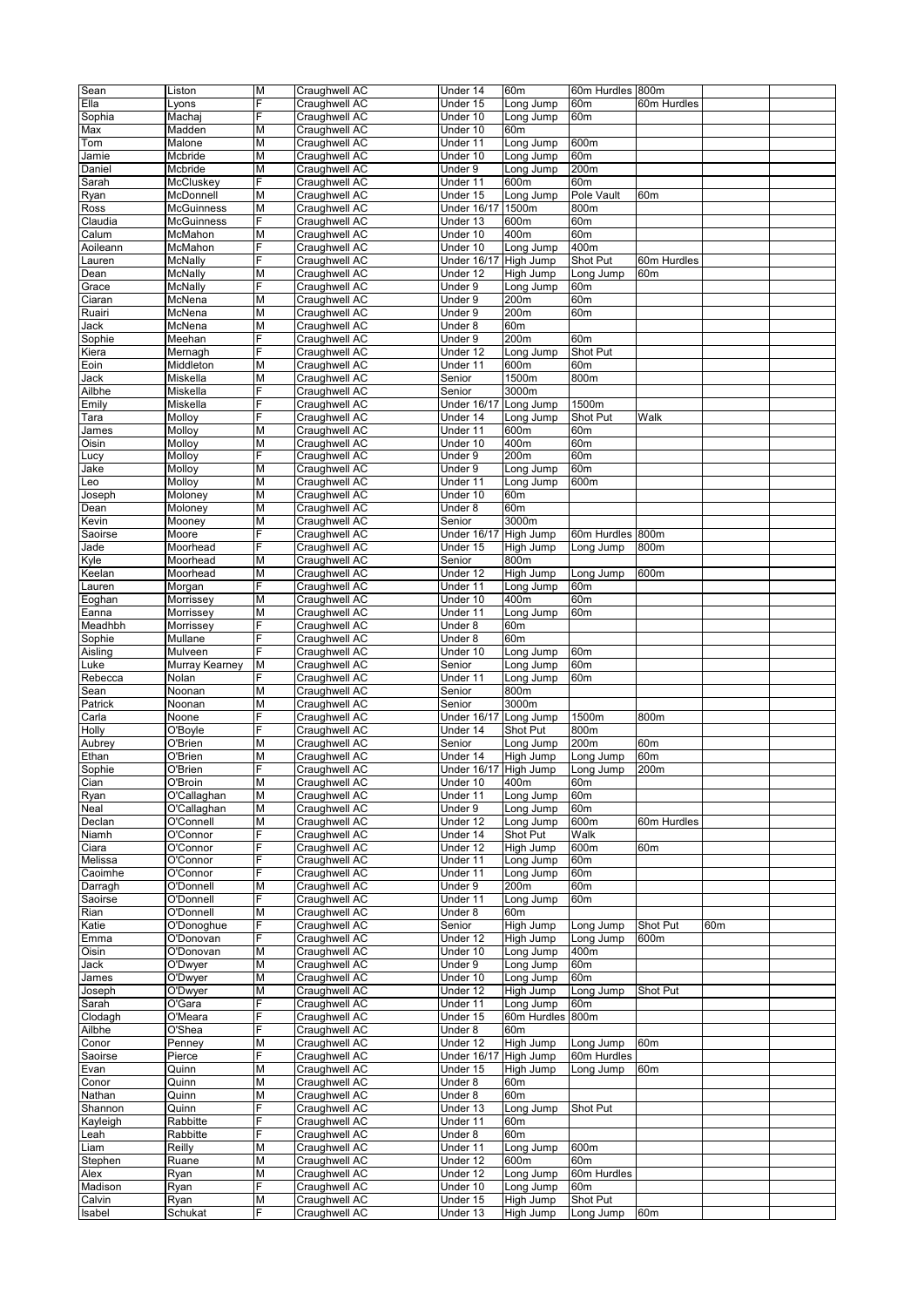| Lukas         | Schukat            | M  | Craughwell AC           | Under 16/17 High Jump |                 | Long Jump        | Pole Vault      |      |  |
|---------------|--------------------|----|-------------------------|-----------------------|-----------------|------------------|-----------------|------|--|
| <b>Briana</b> | Seoige             | F  | Craughwell AC           | Under 9               | Long Jump       | 60m              |                 |      |  |
|               |                    | E. |                         |                       |                 |                  |                 |      |  |
| Megan         | Smith              |    | Craughwell AC           | Under 11              | Long Jump       | 60m              |                 |      |  |
| Ethan         | Stace              | M  | Craughwell AC           | Under 11              | Long Jump       |                  |                 |      |  |
| Dara          | Sweeney            | М  | Craughwell AC           | Under 12              | Long Jump       | 600m             |                 |      |  |
| Shauna        | Tobin              | F  | Craughwell AC           | Senior                | Long Jump       |                  |                 |      |  |
| Eanna         | Tormey             | M  | Craughwell AC           | Under 9               | Long Jump       | 60m              |                 |      |  |
| Katelyn       | Walsh              | E. | Craughwell AC           | Under 12              | Long Jump       | 600m             | 60m             |      |  |
|               |                    |    |                         |                       |                 |                  |                 |      |  |
| Lillian       | Walsh              | F  | Craughwell AC           | Under 12              | Long Jump       | Shot Put         | 600m            |      |  |
| Kai           | Watters            | М  | Craughwell AC           | Under 11              | Long Jump       | 60m              |                 |      |  |
| Aaliyah       | Whiriskey          | F  | Craughwell AC           | Under 8               | 60m             |                  |                 |      |  |
| Joshua        | Whiriskey          | M  | Craughwell AC           | Under 10              | Long Jump       | 400m             |                 |      |  |
|               | White              | M  | Craughwell AC           | Under 12              | High Jump       |                  | Shot Put        |      |  |
| Joshua        |                    |    |                         |                       |                 | Long Jump        |                 |      |  |
| Hannah        | Whitney Mangan     | E. | Craughwell AC           | Under 13              | Long Jump       | 60m              |                 |      |  |
| Lola          | Whitney-Mangan     | F  | Craughwell AC           | Under 8               | 60 <sub>m</sub> |                  |                 |      |  |
| Ella          | Whyte              | F  | Craughwell AC           | Under 8               | 60m             |                  |                 |      |  |
| Ethan         | Whyte              | M  | Craughwell AC           | Under 11              | Long Jump       | 600m             |                 |      |  |
|               |                    |    |                         |                       |                 |                  |                 |      |  |
| Dara          | Zimmerer           | М  | Craughwell AC           | Under 12              | Long Jump       | 60m              | 60m Hurdles     |      |  |
| Katie         | Zimmerer           | E. | Craughwell AC           | Under 10              | Long Jump       | 60m              |                 |      |  |
|               |                    |    |                         |                       |                 |                  |                 |      |  |
|               |                    |    |                         |                       |                 |                  |                 |      |  |
|               |                    |    | Dooneen AC              |                       | 800m            |                  |                 |      |  |
| Tony          | Fitzgerald         | Μ  |                         | Masters               |                 |                  |                 |      |  |
|               |                    |    |                         |                       |                 |                  |                 |      |  |
|               |                    |    |                         |                       |                 |                  |                 |      |  |
| Darragh       | Anderson           | М  | East Galway AC          | Under 10              | 400m            | 60 <sub>m</sub>  |                 |      |  |
|               |                    | M  | East Galway AC          |                       | 60m             | 800m             |                 |      |  |
| Michael       | <b>Burke</b>       |    |                         | Under 14              |                 |                  |                 |      |  |
| Laoise        | <b>Burke</b>       | F  | East Galway AC          | Under 13              | 600m            | 60m              |                 |      |  |
| Ruby          | Casey              | E. | East Galway AC          | Under 12              | Shot Put        | 60m              |                 |      |  |
| Saoirse       | Coleman            | F  | East Galway AC          | Under 14              | 60m             | 60m Hurdles 800m |                 |      |  |
| Adam          | Colleran           | M  | East Galway AC          | Under 15              | Long Jump       | 60m              | 800m            |      |  |
|               |                    |    |                         |                       |                 |                  |                 |      |  |
| Eibhear       | Colleran           | M  | East Galway AC          | Under 12              | 600m            | 60m              |                 |      |  |
| James         | Colleran           | Μ  | East Galway AC          | Under 10              | 400m            | 60 <sub>m</sub>  |                 |      |  |
| Ella Rose     | Colleran           | E. | East Galway AC          | Under 10              | 400m            | 60m              |                 |      |  |
| Richard       | Colleran           | Μ  | East Galway AC          | Under 8               | 60m             |                  |                 |      |  |
| Kyle          | Delaney            | M  | East Galway AC          | Under 13              | Long Jump       | 600m             | 60m             |      |  |
|               |                    |    |                         |                       |                 |                  |                 |      |  |
| Felix         | Fahy Igoe          | Μ  | East Galway AC          | Under 9               | 200m            | 60m              |                 |      |  |
| Jessica       | Flynn              | E. | East Galway AC          | Under 14              | 60m             | 800m             |                 |      |  |
| Patrick       | Flynn              | Μ  | East Galway AC          | Under 13              | Long Jump       | 600m             | 60m             |      |  |
| Chloe         | Flynn              | F  | East Galway AC          | Under 10              | 400m            | 60m              |                 |      |  |
|               |                    |    |                         |                       |                 |                  |                 |      |  |
| Oisin         | Gavin              | M  | East Galway AC          | Under 11              | 600m            | 60m              |                 |      |  |
| Niamh         | Gavin              | F  | East Galway AC          | Under 10              | 60m             |                  |                 |      |  |
| Enda          | Keane              | M  | East Galway AC          | Under 13              | 600m            | 60m              | 60m Hurdles     |      |  |
| Oisin         | Keane              | M  | East Galway AC          | <b>Under 16/17</b>    | 1500m           |                  |                 |      |  |
| Daniel        | Keating            | M  | East Galway AC          | Under 12              | Long Jump       | 600m             | 60m             |      |  |
|               |                    |    |                         |                       |                 |                  |                 |      |  |
| Lillie-Mai    | <b>Kirby Dawes</b> | F  | East Galway AC          | Under 10              | 400m            | 60m              |                 |      |  |
| Ellie         | McDermott          | Ė  | East Galway AC          | Under 11              | 600m            | 60m              |                 |      |  |
| Sean          | McDermott          | М  | East Galway AC          | Under 10              | 400m            | 60m              |                 |      |  |
| Harry         | Mcdermott          | M  | East Galway AC          | Under 9               | 200m            | 60m              |                 |      |  |
|               |                    |    |                         |                       |                 |                  |                 |      |  |
| Sinead        | Mcmanus            | F  | East Galway AC          | Under 15              | 60m             |                  |                 |      |  |
| Ben           | McNama             | M  | East Galway AC          | Under 10              | 400m            | 60m              |                 |      |  |
| Lucy          | Roberts            | F  | East Galway AC          | Under 12              | High Jump       | 600m             | 60 <sub>m</sub> |      |  |
| Roisin        | Ruane              | F  | East Galway AC          | Under 10              | 400m            | 60m              |                 |      |  |
|               |                    |    |                         |                       |                 |                  |                 |      |  |
| Tim           | Ruane              | M  | East Galway AC          | Under 8               | 60m             |                  |                 |      |  |
| Niamh         | Scarry             | ΙF | East Galway AC          | Under 12              | High Jump       | 600m             | 60m             |      |  |
| Craig         | Walsh              | M  | East Galway AC          | Under 10              | 400m            | 60m              |                 |      |  |
|               |                    |    |                         |                       |                 |                  |                 |      |  |
|               |                    |    |                         |                       |                 |                  |                 |      |  |
|               |                    |    |                         |                       |                 |                  |                 |      |  |
| Poppy         | Ainley             | F  | Galway City Harriers AC | Under 9               | 200m            | 60m              |                 |      |  |
| Eve           | Ayo                | F  | Galway City Harriers AC | <b>Under 16/17</b>    | 200m            | 60m              |                 |      |  |
| Daniel        | <b>Barwell</b>     | M  | Galway City Harriers AC | Under 12              | Long Jump       | 600m             | 60m             |      |  |
| Conor         | <b>Barwell</b>     | Μ  | Galway City Harriers AC | Under 9               | 200m            | 60m              |                 |      |  |
| Eva           | Boo                | F  | Galway City Harriers AC | Under 12              | Long Jump       | 600m             | 60m             |      |  |
|               |                    |    | Galway City Harriers AC |                       |                 |                  |                 |      |  |
| Niall         | Breathnach         | M  |                         | <b>Under 16/17</b>    | 200m            | 60m              |                 |      |  |
| Diego         | <b>Brule</b>       | Μ  | Galway City Harriers AC | Senior                | 200m            | 60m              |                 |      |  |
| Leonardo      | <b>Brule</b>       | M  | Galway City Harriers AC | <b>Masters</b>        | 200m            | 60m              |                 |      |  |
| Renato        | <b>Brule</b>       | Μ  | Galway City Harriers AC | Under 14              | Long Jump       | 60m              |                 |      |  |
| Isabella      | <b>Burke</b>       | E. | Galway City Harriers AC | Under 15              | 800m            |                  |                 |      |  |
|               |                    | F  |                         |                       |                 |                  |                 |      |  |
| Jessica       | <b>Burke</b>       |    | Galway City Harriers AC | Under 11              | Long Jump       | 60m              |                 |      |  |
| Sean          | <b>Butler</b>      | Μ  | Galway City Harriers AC | Under 13              | Long Jump       | 600m             | 60m             |      |  |
| Amy           | <b>Butler</b>      | F  | Galway City Harriers AC | Under 11              | Long Jump       | 60m              |                 |      |  |
| Gerry         | Carty              | М  | Galway City Harriers AC | Masters               | 3000m           |                  |                 |      |  |
| Regina        | Casey              | E. | Galway City Harriers AC | Senior                | 3000m           |                  |                 |      |  |
|               |                    | F  |                         |                       |                 |                  |                 |      |  |
| Chloe         | Casey              |    | Galway City Harriers AC | Senior                | High Jump       | Long Jump        | Shot Put        | 200m |  |
| Kathryn       | Casserly           | F  | Galway City Harriers AC | Senior                | 3000m           |                  |                 |      |  |
| Peter         | Clinton            | M  | Galway City Harriers AC | Senior                | 200m            |                  |                 |      |  |
| Lianna        | Colleran           | F  | Galway City Harriers AC | Under 14              | Long Jump       | 60m              |                 |      |  |
| Hannah        | Concannon          | F  | Galway City Harriers AC | Under 13              | High Jump       | 60m              | 60m Hurdles     |      |  |
|               |                    |    |                         |                       |                 |                  |                 |      |  |
| Darren        | Costello           | M  | Galway City Harriers AC | Senior                | 200m            | 60m              |                 |      |  |
| Nya           | Coyne              | F  | Galway City Harriers AC | Under 9               | 200m            | 60m              |                 |      |  |
| Mia           | Craughwell         | F  | Galway City Harriers AC | Under 14              | 800m            |                  |                 |      |  |
| Ava           | Crowe              | F  | Galway City Harriers AC | Under 15              | 60m             | 60m Hurdles 800m |                 |      |  |
| Cian          | Cullinane-Vaux     | М  | Galway City Harriers AC | Under 11              | Long Jump       | 60m              |                 |      |  |
|               |                    |    |                         |                       |                 |                  |                 |      |  |
| Fionn         | Dahler             | M  | Galway City Harriers AC | $\overline{$ Under 13 | Long Jump       | 60m Hurdles      |                 |      |  |
| Luke          | Dahler             | Μ  | Galway City Harriers AC | <b>Under 16/17</b>    | Long Jump       | 200m             | 60m             |      |  |
| Erin          | Dahler             | F  | Galway City Harriers AC | Under 13              | Long Jump       | Shot Put         | 60m             |      |  |
| Roisin        | Dalton             | F  | Galway City Harriers AC | Under 16/17           | 200m            | 60m              |                 |      |  |
| Ciara         | Dolan              | F  | Galway City Harriers AC | Under 16/17 200m      |                 | 60m              |                 |      |  |
|               |                    |    |                         |                       |                 |                  |                 |      |  |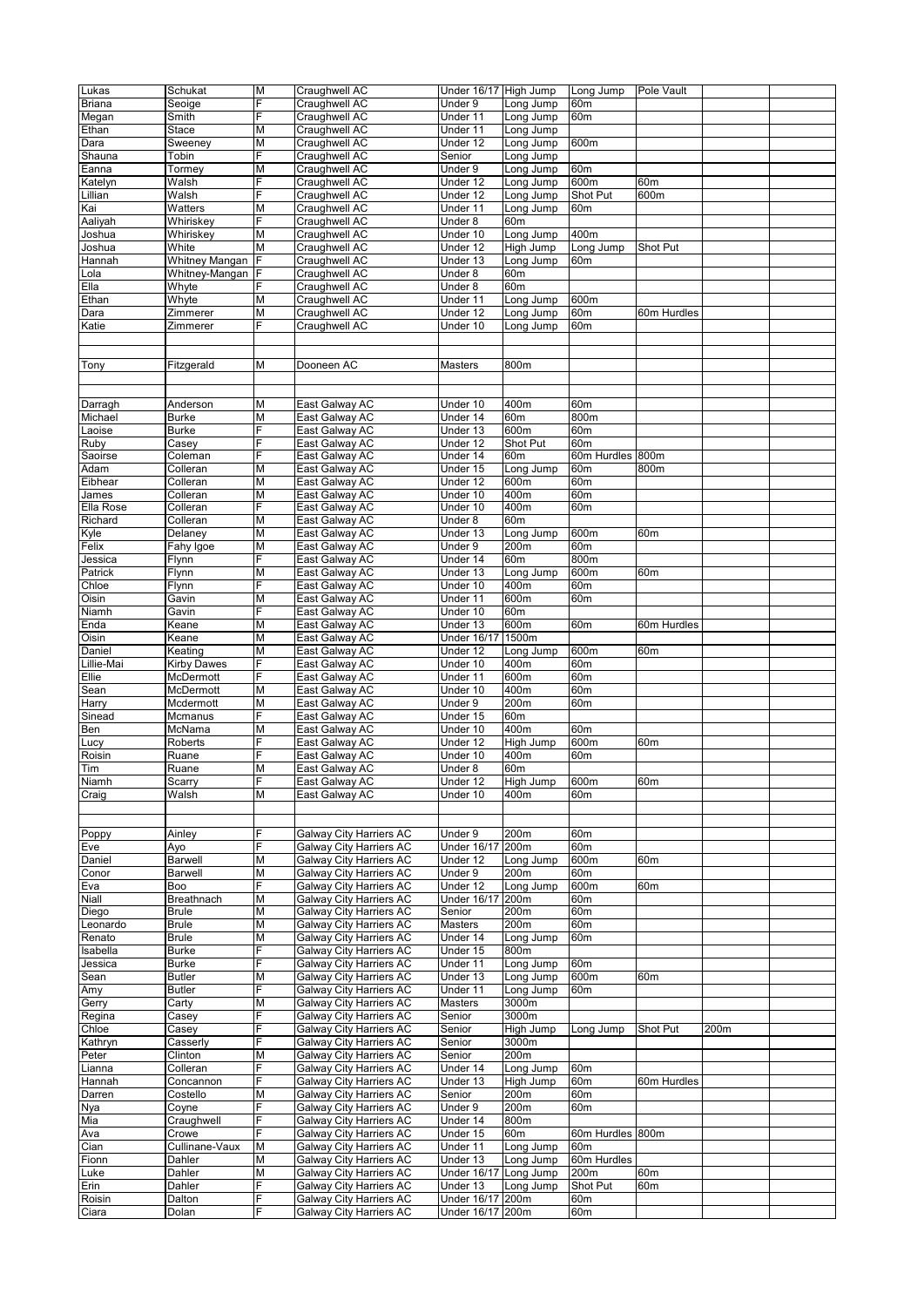| Sarah          | Donald          | F | Galway City Harriers AC | Under 10              | Long Jump       | 60m             |                 |             |             |
|----------------|-----------------|---|-------------------------|-----------------------|-----------------|-----------------|-----------------|-------------|-------------|
| Sean           | Duggan          | M | Galway City Harriers AC | Under 15              | 60 <sub>m</sub> | 800m            |                 |             |             |
|                |                 |   |                         |                       |                 |                 |                 |             |             |
| Ronan          | Duggan          | M | Galway City Harriers AC | Under 13              | Long Jump       | 600m            | 60m             |             |             |
| Sinead         | Duggan          | F | Galway City Harriers AC | <b>Under 16/17</b>    | 200m            | 60m             |                 |             |             |
| Orna           | Dunne           | F | Galway City Harriers AC | Under 10              | 400m            | 60m             |                 |             |             |
| Andrew         | Egan            | M | Galway City Harriers AC | <b>Under 16/17</b>    | 200m            | 60m             |                 |             |             |
| Conor          | Faherty         | M | Galway City Harriers AC | Under 12              | 600m            | 60 <sub>m</sub> | 60m Hurdles     |             |             |
| Rachel         | Fahy            | F | Galway City Harriers AC | Under 15              | 60m             | 800m            |                 |             |             |
| Jane           | Fahy            | F | Galway City Harriers AC | Under 13              | Long Jump       | 60m             | 60m Hurdles     |             |             |
| Maiah          | Fleetwood       | F | Galway City Harriers AC | Under 13              | Long Jump       | Shot Put        | 60m Hurdles     |             |             |
| Sophie         | Foley           | F | Galway City Harriers AC | Under 13              | High Jump       | Long Jump       | 60 <sub>m</sub> |             |             |
| Lauren         | Foley           | F | Galway City Harriers AC | Under 10              | Long Jump       | 60m             |                 |             |             |
| Rachel         | Francis         | F | Galway City Harriers AC | Under 11              | Long Jump       | 60m             |                 |             |             |
| Robyn          | Geraghty        | F | Galway City Harriers AC | Under 12              | Long Jump       | 60m             |                 |             |             |
|                |                 |   |                         |                       |                 |                 |                 |             |             |
| Lachlan        | Geraghty        | M | Galway City Harriers AC | Under 12              | High Jump       | 600m            |                 |             |             |
| Shaun          | Gilligan        | M | Galway City Harriers AC | Under 16/17           | Long Jump       | 200m            | 60 <sub>m</sub> |             |             |
| Matthew        | Gordon          | M | Galway City Harriers AC | Under 16/17 Long Jump |                 | 200m            | 800m            |             |             |
| Isabel         | Grant           | F | Galway City Harriers AC | Under 13              | 60m Hurdles     |                 |                 |             |             |
| Eireann        | Greene          | F | Galway City Harriers AC | Under 13              | Long Jump       | 60m             | 60m Hurdles     |             |             |
| Sean           | Hanley          | M | Galway City Harriers AC | Masters               | 3000m           |                 |                 |             |             |
| Aisling        | Healy           | F | Galway City Harriers AC | Under 16/17 200m      |                 | 60m             |                 |             |             |
| Brian          | Heavey          | M | Galway City Harriers AC | Masters               | 1500m           |                 |                 |             |             |
| Niamh          | Hennelly        | F | Galway City Harriers AC | Masters               | 1500m           | 800m            |                 |             |             |
| Conor          | Hoade           | M | Galway City Harriers AC | <b>Under 16/17</b>    | Long Jump       | 60m             | 60m Hurdles     |             |             |
| Eamonn         | Hornibrook      | M | Galway City Harriers AC | Masters               | 1500m           |                 |                 |             |             |
| Rachael        | Hughes          | F | Galway City Harriers AC | Senior                | 800m            |                 |                 |             |             |
| Jennifer       | Hughes          | F | Galway City Harriers AC | Senior                | 200m            | 60m             |                 |             |             |
| Dara           | Jacobsen        | M | Galway City Harriers AC | Under 9               | Long Jump       | 60m             |                 |             |             |
| Samuel         | Jacobsen        | M | Galway City Harriers AC | Under 11              | Long Jump       | 60m             |                 |             |             |
|                |                 | F | Galway City Harriers AC |                       |                 |                 |                 |             |             |
| Elisa          | Jaime-Stapleton |   |                         | Under 12              | Long Jump       | 600m            | 60 <sub>m</sub> |             |             |
| Natalia        | Jamie Stapleton | F | Galway City Harriers AC | Under 9               | Long Jump       | 60m             |                 |             |             |
| Eoghan         | Jennings        | M | Galway City Harriers AC | Senior                | Pole Vault      | Shot Put        | 200m            | 60m         | 60m Hurdles |
| Cliff          | Jennings        | M | Galway City Harriers AC | <b>Masters</b>        | Pole Vault      | Shot Put        |                 |             |             |
| Daragh         | Jennings        | M | Galway City Harriers AC | <b>Under 16/17</b>    | High Jump       | Long Jump       | Shot Put        |             |             |
| Aoibhe         | Joyce           | F | Galway City Harriers AC | Under 15              | 60m             | 800m            |                 |             |             |
| Alannah        | Joyce           | F | Galway City Harriers AC | Under 10              | 400m            | 60m             |                 |             |             |
| Aisling        | Joyce           | F | Galway City Harriers AC | Senior                | 3000m           |                 |                 |             |             |
| Richard        | Kamsen          | M | Galway City Harriers AC | Senior                | Long Jump       | 200m            | 60m             |             |             |
| Jessica        | kay             | F | Galway City Harriers AC | Under 12              | Long Jump       | 600m            | 60 <sub>m</sub> | 60m Hurdles |             |
| Harry          | Kay             | M | Galway City Harriers AC | Under 11              | Long Jump       | 60m             |                 |             |             |
| Tara           | Keane           | F | Galway City Harriers AC | Under 13              | Long Jump       | Shot Put        | 60m Hurdles     |             |             |
| Conor          | Keane           | M | Galway City Harriers AC | Under 10              | Long Jump       | 60m             |                 |             |             |
|                |                 | F |                         |                       |                 |                 |                 |             |             |
| Ella           | Keane           |   | Galway City Harriers AC | Under 11              | Long Jump       | 60m             |                 |             |             |
| Martin         | Kearney         | М | Galway City Harriers AC | Masters               | 3000m           |                 |                 |             |             |
| Michael        | Kerrin          | M | Galway City Harriers AC | Masters               | 3000m           |                 |                 |             |             |
| Eoin           | Killeen         | M | Galway City Harriers AC | <b>Under 16/17</b>    | 800m            |                 |                 |             |             |
| Sonya          | King            | F | Galway City Harriers AC | Masters               | 200m            | 60m             |                 |             |             |
| Rita           | Lahue           | F | Galway City Harriers AC | Senior                | 200m            | 60m             |                 |             |             |
| Seamus         | _eddy           | М | Galway City Harriers AC | <b>Masters</b>        | Walk            |                 |                 |             |             |
| Alex           | Lee             | M | Galway City Harriers AC | Senior                | 200m            | 60m             |                 |             |             |
| Anna           | Lee             | F | Galway City Harriers AC | Under 15              | 60m             |                 |                 |             |             |
| Majella        | ∟oftus          | F | Galway City Harriers AC | Masters               | Shot Put        | 200m            | 60m             |             |             |
| Rebecca        | Lynch           | F | Galway City Harriers AC | Under 16/17 Long Jump |                 | 60m             |                 |             |             |
| Grace          | Lynch           |   | Galway City Harriers AC | Under 14              | Long Jump       | 60m             |                 |             |             |
| Mathieu        | Madden          | M | Galway City Harriers AC | Under 15              | 60m             | 800m            |                 |             |             |
| Samuel         | Madden          | М | Galway City Harriers AC | Senior                | 200m            | 800m            |                 |             |             |
| Jack           | Maher           | M | Galway City Harriers AC | Senior                | 1500m           |                 |                 |             |             |
| Deirdre        | McCrae          | F | Galway City Harriers AC | Masters               | 1500m           | 3000m           |                 |             |             |
| Robert         | McDonnell       | M | Galway City Harriers AC | Senior                | 200m            | 60m             |                 |             |             |
| Finbarr        | McFadden        | М | Galway City Harriers AC | Senior                | 3000m           |                 |                 |             |             |
| Gillian        | Mcgrath         | F | Galway City Harriers AC | Under 16/17           | Long Jump       | 200m            | 800m            |             |             |
| Richard        | McGrath         | M | Galway City Harriers AC | Under 13              | Long Jump       | 60m             | 60m Hurdles     |             |             |
| Jonathan       | McGrath         | M | Galway City Harriers AC | Senior                | Long Jump       | 200m            | 60 <sub>m</sub> |             |             |
| Ava            | McKeon          | F | Galway City Harriers AC | Under 15              | 60 <sub>m</sub> | 60m Hurdles     |                 |             |             |
|                |                 | F | Galway City Harriers AC |                       |                 |                 |                 |             |             |
| Kayla          | McKeon          |   |                         | Under 14              | 60m             | 60m Hurdles     |                 |             |             |
| Emma           | Moore           | F | Galway City Harriers AC | Under 16/17 200m      |                 | 800m            |                 |             |             |
| Oisin          | Moore           | M | Galway City Harriers AC | Under 11              | Long Jump       | 60m             |                 |             |             |
| Evan           | Moran           | M | Galway City Harriers AC | Under 14              | Long Jump       | 60m             | 60m Hurdles     |             |             |
| EmmaJane       | Moran           | F | Galway City Harriers AC | Under 16/17           | 200m            | 60m             |                 |             |             |
| Ben            | Moran           | M | Galway City Harriers AC | Under 12              | High Jump       | Long Jump       | 60m             | 60m Hurdles |             |
| John           | Morrissey       | M | Galway City Harriers AC | Masters               | 3000m           |                 |                 |             |             |
| Barry          | Murphy          | M | Galway City Harriers AC | Senior                | 3000m           | 800m            |                 |             |             |
| Laura          | Nally           | F | Galway City Harriers AC | Senior                | 200m            |                 |                 |             |             |
| Colma          | Ni Cheidigh     | F | Galway City Harriers AC | Senior                | 200m            | 800m            |                 |             |             |
| Una            | Ni Fhlatharta   | F | Galway City Harriers AC | Under 10              | 400m            | 60m             |                 |             |             |
| Aibidh         | Ni Mhaille      | F | Galway City Harriers AC | <b>Under 16/17</b>    | Long Jump       | Shot Put        |                 |             |             |
| Leana          | Nic Dhonncha    | F | Galway City Harriers AC | Under 15              | 60m             | 800m            |                 |             |             |
| Sarah Jane     | O Connor        | F | Galway City Harriers AC | Under 11              | 600m            | 60m             |                 |             |             |
| Carl           | O'Brien         | M | Galway City Harriers AC | Under 11              | 600m            | 60m             |                 |             |             |
| Ronan          | O'Culain        | M | Galway City Harriers AC | Under 16/17 200m      |                 | 800m            |                 |             |             |
| Brian          | O'Culain        | М | Galway City Harriers AC | Under 16/17 Shot Put  |                 | 1500m           |                 |             |             |
| Ruby           | O'Flynn         | F | Galway City Harriers AC | Under 13              | High Jump       | Long Jump       | 60m Hurdles     |             |             |
| Richard        | O'Hanlon        | M | Galway City Harriers AC | Masters               | Shot Put        | 200m            | 60m             |             |             |
|                |                 | F | Galway City Harriers AC | Under 11              |                 |                 |                 |             |             |
| Cloda          | Onorato         |   |                         |                       | Long Jump       | 60m             |                 |             |             |
| Ciara          | O'Riordan       | F | Galway City Harriers AC | Under 14              | 60m             | 800m            |                 |             |             |
| Ronan<br>Peter | O'Riordan       | M | Galway City Harriers AC | Under 10              | 400m            | 60m             |                 |             |             |
|                | O'Sullivan      | М | Galway City Harriers AC | Masters               | 1500m           | 800m            |                 |             |             |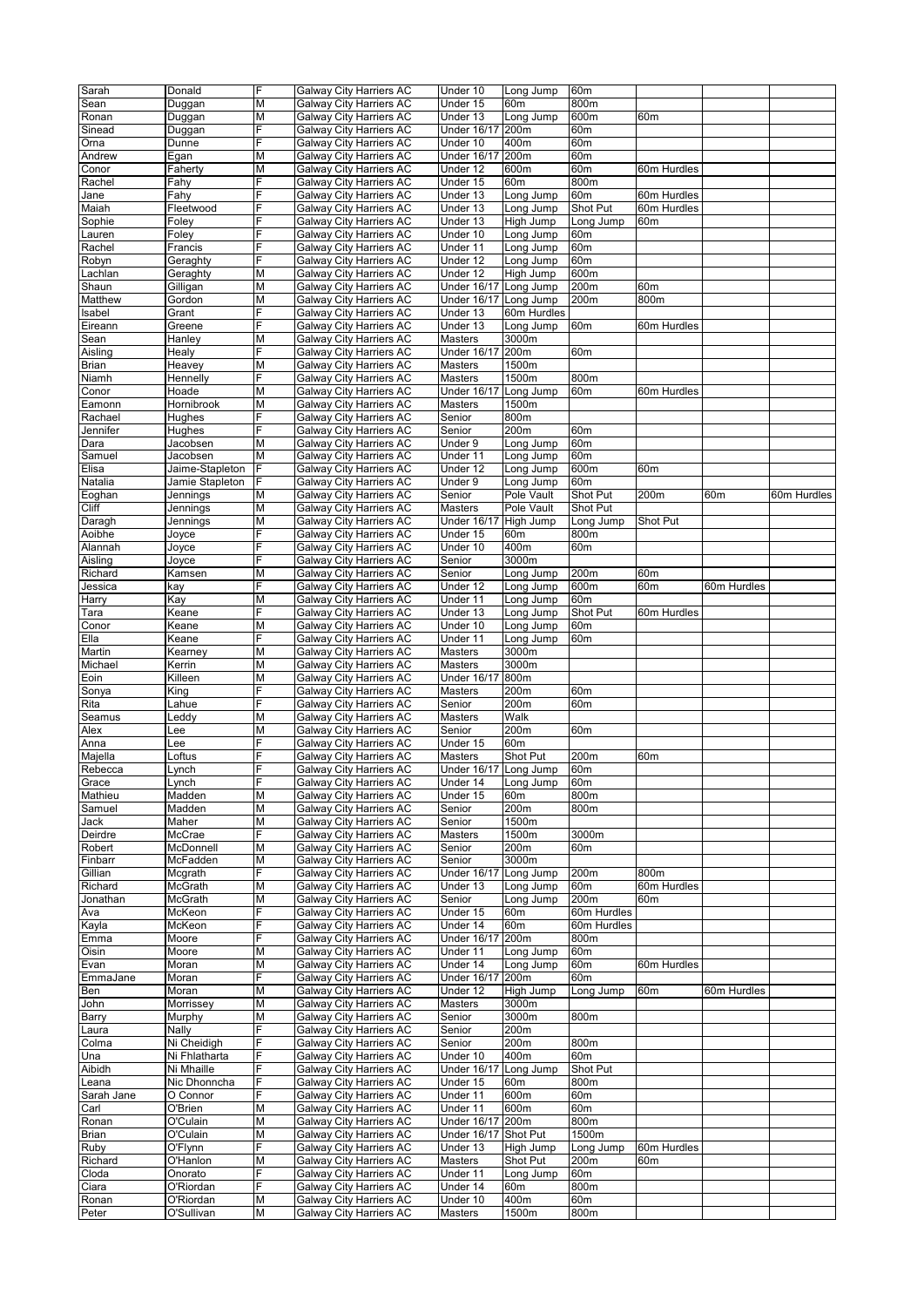| Seren          | O'Toole        | F  | Galway City Harriers AC | Senior                | 200m             | 60m             | 60m Hurdles     |             |  |
|----------------|----------------|----|-------------------------|-----------------------|------------------|-----------------|-----------------|-------------|--|
|                |                |    |                         |                       |                  |                 |                 |             |  |
| Stella         | Panfili        | F  | Galway City Harriers AC | Under 13              | Long Jump        | 60m             |                 |             |  |
| Jim            | Phelan         | M  | Galway City Harriers AC | Masters               | 200m             | 800m            |                 |             |  |
| Caitlin        | Podmore        | F  | Galway City Harriers AC | Under 13              | Long Jump        | 600m            | 60 <sub>m</sub> |             |  |
| Nathan         | Podmore        | M  | Galway City Harriers AC | Under 10              | 400m             | 60m             |                 |             |  |
|                |                | F  | Galway City Harriers AC |                       |                  |                 |                 |             |  |
| Emily          | Podmore        |    |                         | Under 11              | Long Jump        | 60m             |                 |             |  |
| Kacper         | Poniatowski    | M  | Galway City Harriers AC | Senior                | 200m             | 60m             |                 |             |  |
| Thea           | Power          | F  | Galway City Harriers AC | Under 13              | Long Jump        | 60m             | 60m Hurdles     |             |  |
| Clodagh        | Quirke         | F  | Galway City Harriers AC | Under 14              | Long Jump        | 60m             | 800m            |             |  |
| Nicole         | Quirke         | E  | Galway City Harriers AC | <b>Under 16/17</b>    | Long Jump        | 200m            | 60 <sub>m</sub> |             |  |
|                |                |    |                         |                       |                  |                 |                 |             |  |
| Jodie Sarah    | Quirke         |    | Galway City Harriers AC | Under 12              | Long Jump        | Shot Put        | 60m             |             |  |
| Eimear         | Rowe           | F  | Galway City Harriers AC | Under 16/17           | 200 <sub>m</sub> | 800m            |                 |             |  |
| Adara          | Salvo          | F  | Galway City Harriers AC | Under 14              | Long Jump        | 60m             | 800m            |             |  |
| Alysso         | Salvo          | F  | Galway City Harriers AC | Under 13              | Long Jump        | 600m            | 60 <sub>m</sub> |             |  |
|                |                |    |                         |                       |                  |                 |                 |             |  |
| Eli            | Sheedy         | M  | Galway City Harriers AC | Senior                | 200m             | 60m             |                 |             |  |
| Lucas          | Sheedy         | Μ  | Galway City Harriers AC | Under 14              | Long Jump        | Shot Put        | 60m             |             |  |
| Aoife          | Sheehy         | F  | Galway City Harriers AC | Senior                | 200m             |                 |                 |             |  |
| Margaret       | Sheridan       | F  | Galway City Harriers AC | Masters               | 1500m            | 3000m           |                 |             |  |
|                |                |    |                         |                       |                  |                 |                 |             |  |
| Ella           | Sisson         | F  | Galway City Harriers AC | Under 10              | Long Jump        | 60m             |                 |             |  |
| Brendan        | Staunton       | M  | Galway City Harriers AC | Senior                | Shot Put         |                 |                 |             |  |
| Ellen          | Stenson        | F  | Galway City Harriers AC | Under 11              | 600m             | 60m             |                 |             |  |
| Riley          | Stenson        | M  | Galway City Harriers AC | Under 12              | 600m             |                 |                 |             |  |
|                |                | F  |                         |                       |                  |                 |                 |             |  |
| Allison        | Strange        |    | Galway City Harriers AC | Under 12              | High Jump        | Long Jump       | 60m             | 60m Hurdles |  |
| Emma           | Tannian        | F  | Galway City Harriers AC | Under 13              | High Jump        | Long Jump       | 60m             |             |  |
| Conor          | Trehy          | M  | Galway City Harriers AC | <b>Under 16/17</b>    | High Jump        | Long Jump       | 60m Hurdles     |             |  |
| Robert         | Urquhart       | М  | Galway City Harriers AC | <b>Under 16/17</b>    | 200 <sub>m</sub> | 60m             | 60m Hurdles     |             |  |
|                |                | M  |                         |                       |                  |                 |                 |             |  |
| Charlie        | Van den Bergh  |    | Galway City Harriers AC | Under 12              | 60m              |                 |                 |             |  |
| Aoife          | Waldron        | F  | Galway City Harriers AC | <b>Under 16/17</b>    | High Jump        | Long Jump       | 60m Hurdles     |             |  |
| Kelsey         | Wall           | F  | Galway City Harriers AC | Under 15              | 60m Hurdles      |                 |                 |             |  |
| Eabha          | Walsh          | F  | Galway City Harriers AC | <b>Under 16/17</b>    | 800m             |                 |                 |             |  |
| Nicole         | Walsh          | F  | Galway City Harriers AC | Senior                | 200m             | 60m             |                 |             |  |
|                |                |    |                         |                       |                  |                 |                 |             |  |
| Lauren         | Ward           | F  | Galway City Harriers AC | Under 11              | 600m             | 60m             |                 |             |  |
| Eleanor        | Whyte          | F  | Galway City Harriers AC | Senior                | 1500m            | 3000m           |                 |             |  |
|                |                |    |                         |                       |                  |                 |                 |             |  |
|                |                |    |                         |                       |                  |                 |                 |             |  |
|                |                |    |                         |                       |                  |                 |                 |             |  |
| Mary           | <b>Barrett</b> | F  | Loughrea AC             | Masters               | High Jump        | Shot Put        | 60m Hurdles     |             |  |
| <b>ATTICUS</b> | <b>BARRETT</b> | M  | Loughrea AC             | Under 10              | Long Jump        | 60 <sub>m</sub> |                 |             |  |
| Harry          | <b>Barrett</b> | M  | Loughrea AC             | Under 11              | Long Jump        | 600m            |                 |             |  |
| Alanis         | Cahalan        | F  | Loughrea AC             | Under 14              | 60 <sub>m</sub>  | 60m Hurdles     |                 |             |  |
|                |                |    |                         |                       |                  |                 |                 |             |  |
| Ronan          | Cahalan        | M  | Loughrea AC             | Under 12              | Long Jump        | 600m            | 60m             |             |  |
| Cerys          | Cahalan        | F  | Loughrea AC             | Under 11              | Long Jump        | 60m             |                 |             |  |
| Naoise         | Cahalan        | F  | Loughrea AC             | Under 9               | Long Jump        | 60m             |                 |             |  |
| Comac          | Cahalan        | M  | Loughrea AC             | Under 9               | Long Jump        | 60m             |                 |             |  |
|                |                |    |                         |                       |                  |                 |                 |             |  |
| Keegan         | Connaire       | M  | Loughrea AC             | Under 13              | High Jump        | 60m             |                 |             |  |
| Eanna          | Cooney         | M  | Loughrea AC             | Under 13              | Long Jump        | 60m             | 60m Hurdles     |             |  |
| Ryan           | Cremin         | Μ  | Loughrea AC             | Under 11              | Long Jump        | 60m             |                 |             |  |
| Emily          | Dillon         | F  | Loughrea AC             | Under 13              | 600m             |                 |                 |             |  |
|                |                |    |                         |                       |                  |                 |                 |             |  |
| Anthony        | Dolan-Ochana   | M  | Loughrea AC             | Under 11              | Long Jump        | 60m             |                 |             |  |
| Cormac         | Donnellan      | M  | Loughrea AC             | Under 11              | 600m             | 60m             |                 |             |  |
| Cian           | Donnelly       | M  | Loughrea AC             | Under 12              | Long Jump        | 600m            | 60m             |             |  |
| Evan           | Donnelly       | Μ  | Loughrea AC             | Under 11              | 60m              |                 |                 |             |  |
|                |                |    |                         |                       | 600m             |                 |                 |             |  |
| Shane          | Earls          | М  | Loughrea AC             | Under 11              |                  | 60m             |                 |             |  |
| Darragh        | Fahy           | M  | Loughrea AC             | Under 13              | High Jump        | 60m             | 60m Hurdles     |             |  |
| Carla          | Fahy           | F  | Loughrea AC             | Under 9               | Long Jump        | 60m             |                 |             |  |
| Oliver         | Fahy           | M  | Loughrea AC             | Masters               | 60m              |                 |                 |             |  |
| Hazel          | Fahy           | F  | Loughrea AC             | Under 11              | Long Jump        | 600m            |                 |             |  |
|                |                |    |                         |                       |                  |                 |                 |             |  |
| Caoimhe        | Farrell        | E. | Loughrea AC             | Under 15              | High Jump        | 60m             | 60m Hurdles     |             |  |
| Gerard         | Farrell        | Μ  | Loughrea AC             | Masters               | 60m              |                 |                 |             |  |
| Caitlin        | Griffin        | F  | Loughrea AC             | Under 15              | Long Jump        | Shot Put        | 60m             |             |  |
| Lucy           | Griffin        | E. | Loughrea AC             | Under 14              | Long Jump        | Shot Put        | 60m             |             |  |
|                |                |    |                         |                       |                  |                 |                 |             |  |
| Daisy          | Griffin        | F  | Loughrea AC             | Under 9               | Long Jump        | 200m            |                 |             |  |
| Colin          | Haugh          | M  | Loughrea AC             | Under 10              | Long Jump        | 60m             |                 |             |  |
| Andrew         | Keane          | Μ  | Loughrea AC             | Under 13              | Long Jump        | 60m             | 60m Hurdles     |             |  |
| Finnan         | Keane          | M  | Loughrea AC             | Under 13              | High Jump        | 60m             | 60m Hurdles     |             |  |
| Caoimhe        | Kelly          | E. | Loughrea AC             | Under 14              | 60m              |                 |                 |             |  |
|                |                | F  |                         |                       | Shot Put         |                 |                 |             |  |
| Sinead         | Keon           |    | Loughrea AC             | Senior                |                  |                 |                 |             |  |
| Zach           | Lawless        | M  | Loughrea AC             | Under 13              | Long Jump        | 600m            | 60m             |             |  |
| Rhys           | Lawless        | M  | Loughrea AC             | Under 10              | Long Jump        | 60m             |                 |             |  |
| Orlaith        | Le Provost     | F  | Loughrea AC             | Under 13              | 600m             | 60m             |                 |             |  |
| Clodagh        | Le Provost     | E. | Loughrea AC             | Under 9               | 60 <sub>m</sub>  |                 |                 |             |  |
|                |                |    |                         |                       |                  |                 |                 |             |  |
| Anna           | Liston         | F  | Loughrea AC             | Under 12              | 600m             | 60m             | 60m Hurdles     |             |  |
| Klara          | Liston         | Ė  | Loughrea AC             | Under 12              | 600m             | 60m             | 60m Hurdles     |             |  |
| Brendan        | Lynch          | M  | Loughrea AC             | Senior                | Triple Jump      | 200m            | 60m Hurdles     |             |  |
| Diarmuid       | Mac Carthaigh  | M  | Loughrea AC             | Under 14              | 60m              |                 |                 |             |  |
|                |                | E. |                         |                       |                  |                 |                 |             |  |
| Lillian Hilda  | Mannion        |    | Loughrea AC             | Under 12              | 600m             | 60m             | 60m Hurdles     |             |  |
| Amelia         | Mannion        | F  | Loughrea AC             | Under 10              | 400m             | 60 <sub>m</sub> |                 |             |  |
| Laoise         | <b>McGrath</b> | F  | Loughrea AC             | Under 13              | 600m             | 60m             |                 |             |  |
| Hannah         | McGrath        | F  | Loughrea AC             | Under 11              | 600m             | 60m             |                 |             |  |
|                |                | M  |                         | Under 9               | 200m             |                 |                 |             |  |
| Tadhg          | McGrath        |    | Loughrea AC             |                       |                  | 60m             |                 |             |  |
| Ciara          | McGrath        | E. | Loughrea AC             | Under 14              | 60 <sub>m</sub>  |                 |                 |             |  |
| Tara           | McNabola       | F  | Loughrea AC             | Under 12              | 600m             | 60m             | 60m Hurdles     |             |  |
| Cormac         |                | M  | Loughrea AC             | Under 12              | Long Jump        | 60m             |                 |             |  |
|                |                |    |                         |                       |                  |                 |                 |             |  |
|                | Monahan        |    |                         |                       |                  |                 |                 |             |  |
| Darragh        | Monahan        | М  | Loughrea AC             | $\overline{$ Under 12 | Long Jump        | 60m             |                 |             |  |
| Ben            | Naughton       | M  | Loughrea AC             | Under 10              | 400m             | 60m             |                 |             |  |
| Mikayla        | Noone          | E. | Loughrea AC             | Under 14              | Long Jump        | 60m             | 800m            |             |  |
| Jamie          | Noone          | М  | Loughrea AC             | Under 12              | Long Jump        | 600m            | 60m             |             |  |
| Nathan         | Noone          | M  | Loughrea AC             | Under 9               | 200m             | 60m             |                 |             |  |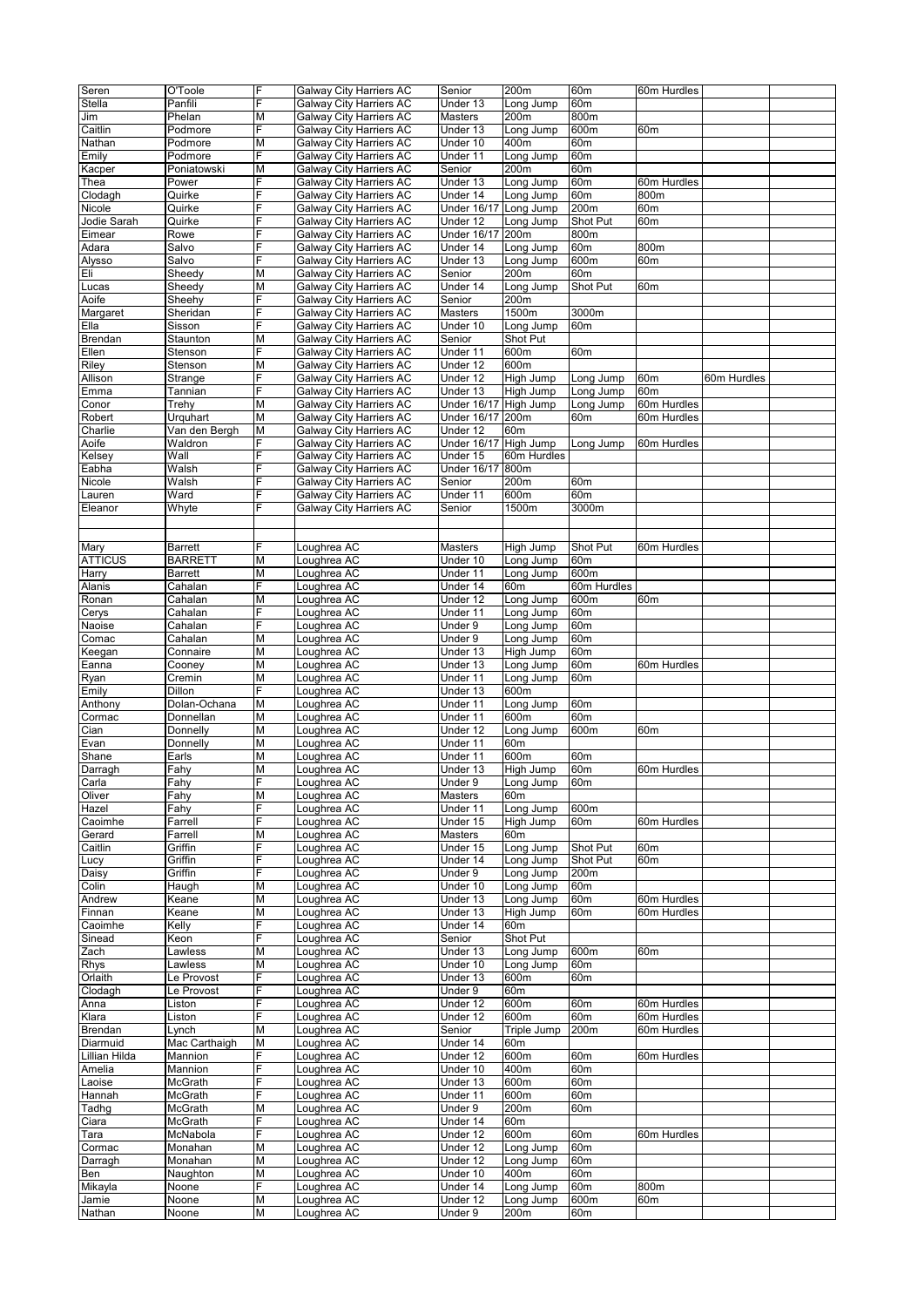| Donal            | Nugent      | М | Loughrea AC     | Under 12           | Long Jump        | Shot Put         | 600m            |             |  |
|------------------|-------------|---|-----------------|--------------------|------------------|------------------|-----------------|-------------|--|
|                  |             |   |                 |                    |                  |                  |                 |             |  |
| Joe              | Nugent      | М | Loughrea AC     | Under 11           | Long Jump        | 600m             |                 |             |  |
| Cian             | O'Ceallaigh | М | Loughrea AC     | Under 11           | Long Jump        | 600m             |                 |             |  |
| Tommy            | O'Connor    | М | Loughrea AC     | Under 13           | Long Jump        | 600m             | 60m             |             |  |
| Cian             | O'Higgins   | М | Loughrea AC     | Under 14           | 800m             |                  |                 |             |  |
| Dylan            | O'Higgins   | М | Loughrea AC     | Under 13           | Long Jump        | 600m             | 60m             |             |  |
|                  |             |   |                 |                    |                  |                  |                 |             |  |
| Helena           | O'Keeffe    | F | Loughrea AC     | <b>Under 16/17</b> | 1500m            |                  |                 |             |  |
| Diarmuid         | O'Keeffe    | М | Loughrea AC     | Under 15           | Shot Put         |                  |                 |             |  |
| David            | Reilly      | М | Loughrea AC     | Senior             | 3000m            |                  |                 |             |  |
| Olivia           | Sellars     | F | Loughrea AC     | Under 13           | High Jump        | Long Jump        | 60 <sub>m</sub> |             |  |
| Samuel           | Ukaga       | М | Loughrea AC     | Senior             | Long Jump        | 60m Hurdles      |                 |             |  |
|                  |             |   |                 |                    |                  |                  |                 |             |  |
| Daniel           | Ukaga       | М | Loughrea AC     | Under 16/17        | Shot Put         |                  |                 |             |  |
| Luca             | Walsh       | М | Loughrea AC     | Under 12           | Long Jump        | 60m              |                 |             |  |
| Danny            | Walsh       | М | Loughrea AC     | Under 10           | 60 <sub>m</sub>  |                  |                 |             |  |
|                  |             |   |                 |                    |                  |                  |                 |             |  |
|                  |             |   |                 |                    |                  |                  |                 |             |  |
| Cormac           |             | Μ | Mayo AC         | Masters            | 60m              |                  |                 |             |  |
|                  | Kearney     |   |                 |                    |                  |                  |                 |             |  |
|                  |             |   |                 |                    |                  |                  |                 |             |  |
|                  |             |   |                 |                    |                  |                  |                 |             |  |
| Siobheal         | Murray      | F | Ratoath AC      | Masters            | High Jump        | Long Jump        | Shot Put        | 60m Hurdles |  |
|                  |             |   |                 |                    |                  |                  |                 |             |  |
|                  |             |   |                 |                    |                  |                  |                 |             |  |
|                  |             | F |                 |                    |                  |                  |                 |             |  |
| Elena            | Alfonso     |   | South Galway AC | Under 12           | High Jump        | Long Jump        | Shot Put        |             |  |
| Liam             | Bailey      | M | South Galway AC | Under 11           | 600m             | 60m              |                 |             |  |
| Ciaran           | Bailey      | М | South Galway AC | <b>Under 16/17</b> | 1500m            |                  |                 |             |  |
| Ellen            | Bermingham  | F | South Galway AC | Under 14           | High Jump        | 60m Hurdles 800m |                 |             |  |
| Grace            | Bermingham  | F | South Galway AC | Under 14           | High Jump        | Long Jump        | Shot Put        |             |  |
| Eithne           | Birmingham  | F | South Galway AC | Masters            | Shot Put         |                  |                 |             |  |
|                  |             |   |                 |                    |                  |                  |                 |             |  |
| Cormac           | Brennan     | М | South Galway AC | Under 11           | Long Jump        | 60m              |                 |             |  |
| Lily             | Carr        | F | South Galway AC | Under 9            | Long Jump        | 60m              |                 |             |  |
| Shane            | Cassidy     | М | South Galway AC | Under 15           | Long Jump        | Shot Put         | 60m Hurdles     |             |  |
| Kevin            | Cassidy     | М | South Galway AC | Under 13           | <b>High Jump</b> | Long Jump        | Shot Put        |             |  |
| Jamie            | Cooke       | М | South Galway AC | Under 11           | Long Jump        | 60m              |                 |             |  |
| Robyn            | Corcoran    | F | South Galway AC | Under 12           | Long Jump        | Shot Put         | 60 <sub>m</sub> |             |  |
|                  |             | F |                 |                    |                  |                  |                 |             |  |
| Ciara            | Crossan     |   | South Galway AC | Under 15           | Long Jump        | Shot Put         | Walk            |             |  |
| Diarmuid         | Crossan     | M | South Galway AC | Under 12           | Long Jump        | 60m              | 60m Hurdles     |             |  |
| Alexander        | Danjou      | Μ | South Galway AC | Under 12           | Long Jump        | 600m             | 60m             |             |  |
| Emily            | Derrane     | F | South Galway AC | Under 15           | Long Jump        | 60m Hurdles      |                 |             |  |
| Alice            | Derrane     | F | South Galway AC | Under 10           | Long Jump        | 60m              |                 |             |  |
| Aisling          |             | F | South Galway AC | Under 14           | Long Jump        | 60m              |                 |             |  |
|                  | Dolphin     |   |                 |                    |                  |                  | 60m Hurdles     |             |  |
| Sharon           | Dolphin     | F | South Galway AC | Under 15           | Long Jump        | 60m              | 60m Hurdles     |             |  |
| Caoimhe          | Fahey       | F | South Galway AC | Under 13           | Shot Put         | 600m             | 60m             |             |  |
| Sally            | Fahey       | F | South Galway AC | Under 9            | 200m             | 60m              |                 |             |  |
| Sarah            | Fahey       | F | South Galway AC | Under 11           | Long Jump        | 600m             |                 |             |  |
| Sophie           | Farrell     | F | South Galway AC | Under 15           | 60 <sub>m</sub>  |                  |                 |             |  |
|                  |             |   |                 |                    |                  |                  |                 |             |  |
| Liam             | Farren      | M | South Galway AC | Under 14           | 60m              |                  |                 |             |  |
| Aisling          | Finn        | F | South Galway AC | <b>Under 16/17</b> | Shot Put         | 200m             | 60m             |             |  |
| Sarah            | Finn        | F | South Galway AC | Under 13           | 600m             |                  |                 |             |  |
| Abby             | Finnegan    | F | South Galway AC | Under 11           | Long Jump        | 60m              |                 |             |  |
| Carrie           | Fitzpatrick | F | South Galway AC | Under 12           | Long Jump        | Shot Put         | 60m Hurdles     |             |  |
| Katie            | Flaherty    |   | South Galway AC | Under 13           | Long Jump        | 60m              | 60m Hurdles     |             |  |
|                  |             | F | South Galway AC |                    |                  |                  |                 |             |  |
| Eimear           | Flaherty    |   |                 | Under 11           | Long Jump        | 60m              |                 |             |  |
| Naoise           | Flatley     | F | South Galway AC | Under 14           | Shot Put         | 800m             | Walk            |             |  |
| Aaron            | Flatley     | М | South Galway AC | Under 12           | Long Jump        | Shot Put         | 60 <sub>m</sub> |             |  |
| Muireann         | Frawley     | F | South Galway AC | Under 15           | Shot Put         | 60m Hurdles Walk |                 |             |  |
| Senan            | Frawley     | М | South Galway AC | Under 11           | Long Jump        | 60m              |                 |             |  |
| Sean             | Gallagher   | М | South Galway AC | Under 13           | 600m             | 60m              | 60m Hurdles     |             |  |
|                  |             |   |                 |                    |                  |                  |                 |             |  |
| Mark             | Gallagher   | М | South Galway AC | Under 12           | Long Jump        | 600m             | 60 <sub>m</sub> |             |  |
| Rebecca          | Gardiner    | F | South Galway AC | Under 13           | 60m              | 600m             | Long Jump       |             |  |
| Molly            | Garrard     | F | South Galway AC | Under 15           | Shot Put         | 800m             |                 |             |  |
| Isabell          | Garrard     | F | South Galway AC | Under 11           | Long Jump        | 600m             |                 |             |  |
| Louis            | Garrard     | M | South Galway AC | Under 13           | Long Jump        |                  |                 |             |  |
| Roisin           | Geaney      | F | South Galway AC | <b>Under 16/17</b> | 1500m            | 800m             | Walk            |             |  |
|                  |             |   |                 |                    |                  |                  |                 |             |  |
| Siobhan          | Geaney      | F | South Galway AC | Under 14           | Long Jump        | 800m             |                 |             |  |
| Aisling          | Geaney      | F | South Galway AC | Under 12           | High Jump        | 600m             |                 |             |  |
| Leah             | Hanley      |   | South Galway AC | Under 14           | 60m              | 60m Hurdles      |                 |             |  |
| Cait             | Hanrahan    | F | South Galway AC | Under 10           | Long Jump        | 400m             |                 |             |  |
| Andrew           | Horan       | М | South Galway AC | Under 15           | 60m              | 800m             |                 |             |  |
| Amber            | Horan       | F | South Galway AC | Under 12           | 600m             | 60m              | 60m Hurdles     |             |  |
|                  |             |   |                 |                    |                  |                  |                 |             |  |
| Keith            | Horan       | М | South Galway AC | Masters            | 200m             | 60m              |                 |             |  |
| Peter            | Horan       | М | South Galway AC | Under 13           | Long Jump        | 600m             | 60m             |             |  |
| Amanda           | Horan       | F | South Galway AC | Masters            | 200m             |                  |                 |             |  |
| Yvie             | Huban       | F | South Galway AC | Under 10           | Long Jump        | 60m              |                 |             |  |
| Daniel           | Keane       | М | South Galway AC | Under 13           | 600m             | 60m              |                 |             |  |
| Adam             | Keane       | М | South Galway AC | Under 11           | Long Jump        | 60m              |                 |             |  |
|                  |             |   |                 |                    |                  |                  |                 |             |  |
| Sean             | Kelleher    | М | South Galway AC | Under 15           | Shot Put         | Walk             |                 |             |  |
| Caoimhe          | Kelleher    | F | South Galway AC | Senior             | 1500m            | 800m             |                 |             |  |
| Ciaran           | Kelleher    | М | South Galway AC | Under 11           | Long Jump        | 60m              |                 |             |  |
| Siobhan          | Kelleher    | F | South Galway AC | Masters            | 200m             |                  |                 |             |  |
| Amy Rose         | Kelly       | F | South Galway AC | Under 13           | Shot Put         | 60m              | 60m Hurdles     |             |  |
|                  |             |   | South Galway AC |                    | Shot Put         |                  |                 |             |  |
| Sean             | Kelly       | M |                 | Masters            |                  | 60m              |                 |             |  |
| Katelyn          | Kelly       | F | South Galway AC | Under 10           | Long Jump        | 60m              |                 |             |  |
| Riona            | Kilkelly    | F | South Galway AC | Under 10           | Long Jump        | 60m              |                 |             |  |
| Alexandra        | Lawlor      | F | South Galway AC | Under 12           | Long Jump        | 60m              | 60m Hurdles     |             |  |
| Conor            | _awlor      | М | South Galway AC | Under 14           | Long Jump        | 60m Hurdles      |                 |             |  |
| Matt Christopher | Lawlor      | Μ | South Galway AC | <b>Under 16/17</b> | Shot Put         | 200m             | 60m             |             |  |
|                  |             | F |                 |                    |                  |                  |                 |             |  |
| Isabella         | Lawlor      |   | South Galway AC | Under 10           | Long Jump        | 60m              |                 |             |  |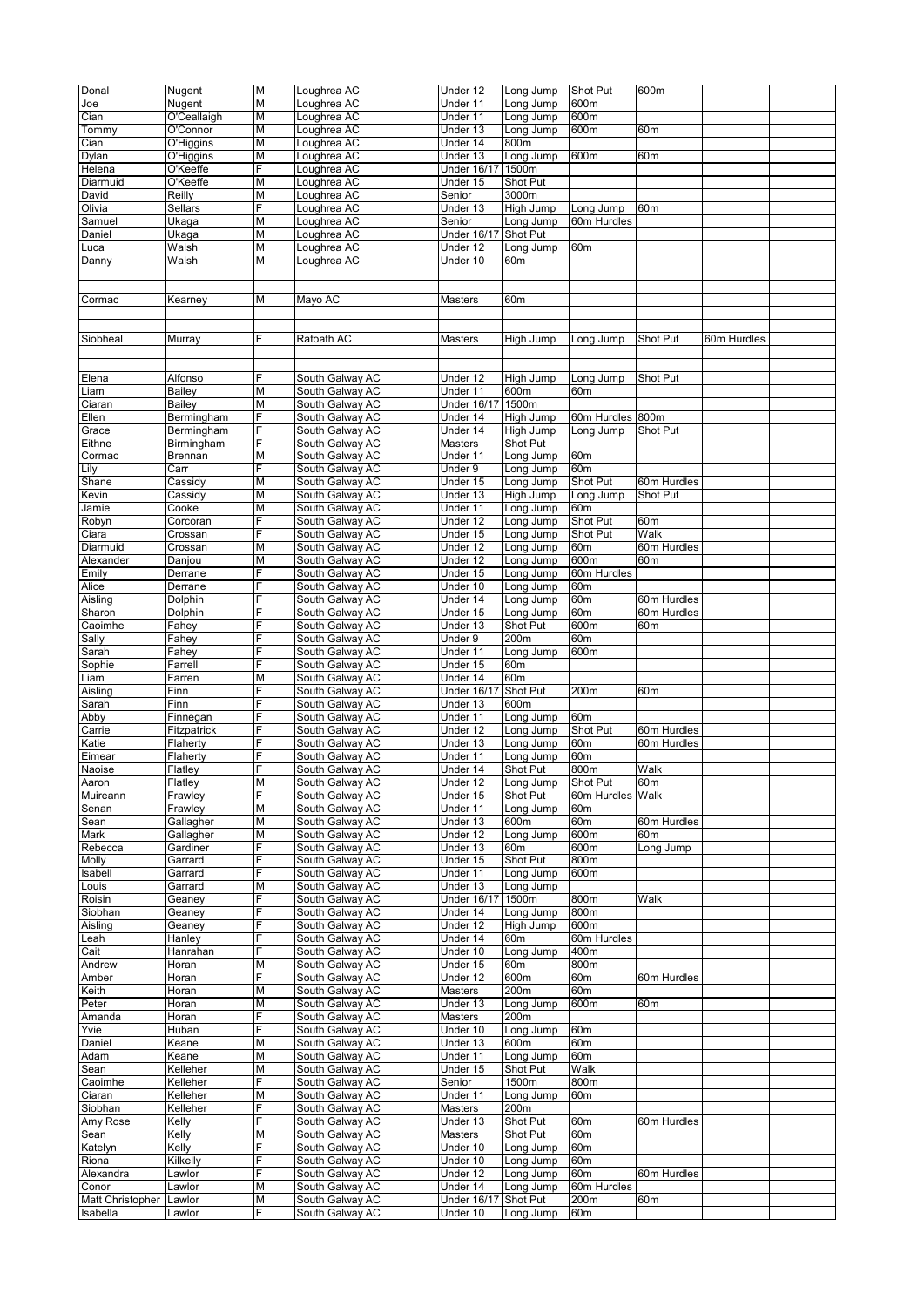| Michael  | Leahy          | M                       | South Galway AC | Under 16/17 200m   |                  | 800m             |                 |             |             |
|----------|----------------|-------------------------|-----------------|--------------------|------------------|------------------|-----------------|-------------|-------------|
|          |                |                         |                 |                    |                  |                  |                 |             |             |
| Greg     | Lundon         | М                       | South Galway AC | Masters            | 3000m            |                  |                 |             |             |
| Sinead   | Maher          | F                       | South Galway AC | Under 14           | 60m Hurdles      | 800m             | Walk            |             |             |
| Ronan    | Maher          | M                       | South Galway AC | Under 12           | 600m             | 60m              | 60m Hurdles     |             |             |
| Stephen  | Mannion        | M                       | South Galway AC | Under 15           | Long Jump        | 60m              | 800m            |             |             |
|          |                |                         |                 |                    |                  | 60m Hurdles 800m |                 |             |             |
| David    | Mannion        | Μ                       | South Galway AC | Under 15           | 60m              |                  |                 |             |             |
| Orlaith  | Mannion        | F                       | South Galway AC | Under 13           | 600m             | 60m              | 60m Hurdles     |             |             |
| Martha   | McAdam         | F                       | South Galway AC | Under 9            | 200m             | 60m              |                 |             |             |
| Brendan  | McGuane        | M                       | South Galway AC | Under 10           | Long Jump        | 400m             |                 |             |             |
| Joe      | Mears          | M                       | South Galway AC | <b>Under 16/17</b> | Shot Put         | 800m             |                 |             |             |
|          |                |                         |                 |                    |                  |                  |                 |             |             |
| Hugh     | Mears          | Μ                       | South Galway AC | Under 12           | Long Jump        | Shot Put         | 60 <sub>m</sub> |             |             |
| Ciara    | Moloney        | F                       | South Galway AC | Under 15           | Long Jump        |                  |                 |             |             |
| Sinead   | Mongan         | F                       | South Galway AC | Under 13           | Long Jump        | 60m              | 60m Hurdles     |             |             |
| Grace    | Moroney        | F                       | South Galway AC | Under 12           | Long Jump        | 60m              | 60m Hurdles     |             |             |
| Mark     | Neilan         | M                       | South Galway AC | Under 12           | High Jump        | Long Jump        | 60m Hurdles     |             |             |
|          |                |                         |                 |                    |                  |                  |                 |             |             |
| Bronagh  | O'Driscoll     | F                       | South Galway AC | Under 15           | Long Jump        | Walk             |                 |             |             |
| Aodhan   | O'Hanrahan     | М                       | South Galway AC | <b>Under 16/17</b> | 1500m            | 800m             |                 |             |             |
| Holly    | Phelan         | F                       | South Galway AC | Under 10           | Long Jump        | 60m              |                 |             |             |
| Juliet   | Phelan         | F                       | South Galway AC | Under 9            | Long Jump        | 60m              |                 |             |             |
|          |                | M                       |                 |                    |                  | 800m             |                 |             |             |
| Fionn    | Power          |                         | South Galway AC | <b>Under 16/17</b> | 1500m            |                  |                 |             |             |
| David    | Richardson     | Μ                       | South Galway AC | Senior             | 3000m            |                  |                 |             |             |
| Ellie    | Ruane          | F                       | South Galway AC | Under 12           | High Jump        | 60m              | 60m Hurdles     |             |             |
| Katie    | Scully         | F                       | South Galway AC | Under 13           | High Jump        | Long Jump        |                 |             |             |
| Shane    | Talty          | M                       | South Galway AC | Under 12           | 600m             | 60m              | 60m Hurdles     |             |             |
|          |                |                         |                 |                    |                  |                  |                 |             |             |
| Ella     | Ward           | E.                      | South Galway AC | Under 10           | Long Jump        | 60m              |                 |             |             |
| John     | Whirskey       | М                       | South Galway AC | Masters            | 800m             |                  |                 |             |             |
|          |                |                         |                 |                    |                  |                  |                 |             |             |
|          |                |                         |                 |                    |                  |                  |                 |             |             |
|          |                |                         |                 |                    |                  |                  |                 |             |             |
| Josie    | <b>Bishop</b>  | F                       | Tuam AC         | Under 10           | 400m             | 60m              |                 |             |             |
| Sonya    | <b>Blake</b>   | E.                      | Tuam AC         | Under 14           | Shot Put         | 60m Hurdles 800m |                 |             |             |
| Orla     | Blake          | F                       | Tuam AC         | <b>Under 16/17</b> | Shot Put         |                  |                 |             |             |
| Rian     | <b>Burke</b>   | M                       | Tuam AC         | Under 12           | High Jump        | 60m              | 60m Hurdles     |             |             |
|          |                | F                       | Tuam AC         | Under 13           |                  | 60m              |                 |             |             |
| Eva      | <b>Burke</b>   |                         |                 |                    | 600m             |                  |                 |             |             |
| Shauna   | <b>Burke</b>   | F                       | Tuam AC         | <b>Under 16/17</b> | Long Jump        | 60m              |                 |             |             |
| Gemma    | Casserly       | E.                      | Tuam AC         | Under 12           | 600m             | 60m              |                 |             |             |
| Lauren   | Casserly       | F                       | Tuam AC         | Under 9            | Long Jump        | 200m             |                 |             |             |
|          | Coleman        | M                       | Tuam AC         | Under 14           | High Jump        | 800m             |                 |             |             |
| Shane    |                |                         |                 |                    |                  |                  |                 |             |             |
| Ben      | Considine      | M                       | Tuam AC         | Under 8            | 60m              |                  |                 |             |             |
| Joe      | Considine      | M                       | Tuam AC         | Under 10           | Long Jump        | 400m             |                 |             |             |
| Ross     | Cosgrove       | M                       | Tuam AC         | Under 15           | Long Jump        | 60m              |                 |             |             |
| Ella     | Costello       | F                       | Tuam AC         | Under 12           | High Jump        | Long Jump        | 60m Hurdles     |             |             |
|          |                |                         |                 |                    |                  |                  |                 |             |             |
| Isaac    | Costello       | M                       | Tuam AC         | Under 11           | 600m             | 60m              |                 |             |             |
| Ruairi   | Costello       | M                       | Tuam AC         | Under 10           | 400m             | 60m              |                 |             |             |
| Rhys     | Costello       | M                       | Tuam AC         | Under 9            | 200m             | 60m              |                 |             |             |
| Dara     | Cronin         | M                       | Tuam AC         | Under 12           | 600m             | 60m              |                 |             |             |
|          |                |                         |                 |                    |                  |                  |                 |             |             |
| Eoin     | Cronin         | Μ                       | Tuam AC         | Under 11           | 600m             | 60m              |                 |             |             |
| India    | Cunniffe       | F                       | Tuam AC         | Under 12           | <b>High Jump</b> | 600m             | 60m Hurdles     |             |             |
| Shannon  | Daly           | F                       | Tuam AC         | <b>Under 16/17</b> | Long Jump        | 200m             | 60m             |             |             |
| Kate     | Deignan        | F                       | Tuam AC         | Under 13           | Long Jump        | Shot Put         | 60 <sub>m</sub> |             |             |
|          |                | E                       |                 |                    |                  |                  |                 |             |             |
| Eimear   | Fallon         |                         | Tuam AC         | Under 10           | 400m             | 60m              |                 |             |             |
| Clodagh  | Fallon         |                         | Tuam AC         | Under 12           | High Jump        | Long Jump        | 600m            |             |             |
| Danielle | Fitzpatrick    | F                       | Tuam AC         | Under 14           | Long Jump        | Shot Put         | Walk            |             |             |
| Myah     | Gallagher      | F                       | Tuam AC         | Under 13           | Long Jump        | 600m             | 60m Hurdles     |             |             |
| Evie     |                | F                       | Tuam AC         | Under 10           | Long Jump        | 400m             |                 |             |             |
|          | Gallagher      |                         |                 |                    |                  |                  |                 |             |             |
| Clodagh  | Gannon         | F                       | Tuam AC         | Under 11           | Long Jump        | 60m              |                 |             |             |
| Dean     | Garvey         | Μ                       | Tuam AC         | Under 9            | 200m             | 60m              |                 |             |             |
| Keilan   | Garvey         | М                       | Tuam AC         | Under 8            | 60m              |                  |                 |             |             |
| Joshua   | Giblin         | M                       | Tuam AC         | <b>Under 16/17</b> | High Jump        | 60m Hurdles 800m |                 |             |             |
|          | Halligan       | F                       | Tuam AC         | Under 11           |                  | 60m              |                 |             |             |
| Kate     |                |                         |                 |                    | 600m             |                  |                 |             |             |
| Cian     | Halligan       | М                       | Tuam AC         | Under 13           | 600m             |                  |                 |             |             |
| Sarah    | Hartnett       | F                       | Tuam AC         | Under 12           | 600m             | 60m              | 60m Hurdles     |             |             |
| Michael  | Hartnett       | M                       | Tuam AC         | Under 14           | 60m              | 60m Hurdles      |                 |             |             |
| Tom      | Henry          | Μ                       | Tuam AC         | Under 11           | Long Jump        | 60m              |                 |             |             |
|          |                | M                       | Tuam AC         | Under 14           |                  |                  |                 |             |             |
| Roan     | Heslin         |                         |                 |                    | Long Jump        | 60m              |                 |             |             |
| Aoife    | Hession        | E.                      | Tuam AC         | Under 14           | High Jump        | 800m             |                 |             |             |
| Ryan     | Hession        | Μ                       | Tuam AC         | Under 11           | 600 <sub>m</sub> | 60m              |                 |             |             |
| Aisling  | Hession        | Ė                       | Tuam AC         | Under 10           | 400m             | 60m              |                 |             |             |
| Jack     | Hession        | M                       | Tuam AC         | <b>Under 16/17</b> | Long Jump        | 60m              |                 |             |             |
|          |                |                         |                 |                    |                  |                  |                 |             |             |
| Shauna   | Hession        | F                       | Tuam AC         | Under 15           | Long Jump        | 60m              |                 |             |             |
| Emily    | Hession        | E.                      | Tuam AC         | Under 8            | 60m              |                  |                 |             |             |
| Michelle | Hession        | F                       | Tuam AC         | Under 12           | <b>High Jump</b> | Long Jump        | 600m            |             |             |
| Saoirse  | Hunter         | F                       | Tuam AC         | Under 13           | Shot Put         | 600m             | 60 <sub>m</sub> |             |             |
| Caoilagh | Kelly          | F                       | Tuam AC         | Under 12           | Long Jump        | 600m             | 60m Hurdles     |             |             |
|          |                |                         |                 |                    |                  |                  |                 |             |             |
| Oisin    | Kelly          | M                       | Tuam AC         | Under 13           | High Jump        | Long Jump        | 60 <sub>m</sub> |             |             |
| Odhran   | Kelly          | Μ                       | Tuam AC         | Under 10           | Long Jump        | 60m              |                 |             |             |
| Emily    | Kenny          | F                       | Tuam AC         | Under 15           | Long Jump        | 60m              |                 |             |             |
| Daragh   | Kenny          | M                       | Tuam AC         | Under 13           | 600m             |                  |                 |             |             |
|          |                |                         |                 |                    |                  |                  |                 |             |             |
| Justin   | Lane           | M                       | Tuam AC         | Masters            | High Jump        | Long Jump        | Pole Vault      | 60m         | 60m Hurdles |
| Ciara    | Maguire        | F                       | Tuam AC         | Senior             | Long Jump        | 200m             | 60m             | 60m Hurdles | 800m        |
| Aine     | Maguire        | E.                      | Tuam AC         | Under 13           | High Jump        | 600m             | 60m             |             |             |
| Saoirse  | Maguire        | F                       | Tuam AC         | Under 10           | Long Jump        | 400m             |                 |             |             |
| Matthew  | Mannion        | M                       | Tuam AC         | Under 12           | High Jump        | Long Jump        | 60m             |             |             |
|          |                |                         |                 |                    |                  |                  |                 |             |             |
| Chloe    | Mannion        | F                       | Tuam AC         | Under 10           | Long Jump        | 60m              |                 |             |             |
| Oisin    | McGinn         | M                       | Tuam AC         | Under 12           | 600m             | 60m              |                 |             |             |
| Cian     | McGinn         | $\overline{\mathsf{M}}$ | Tuam AC         | Under 10           | 400m             | 60m              |                 |             |             |
| Abbi     | <b>McGrath</b> | E.                      | Tuam AC         | Under 13           | Shot Put         | 60m              | 60m Hurdles     |             |             |
| Grace    | McGrath        | F                       | Tuam AC         | Under 11           | 600m             |                  |                 |             |             |
|          |                |                         |                 |                    |                  | 60m              |                 |             |             |